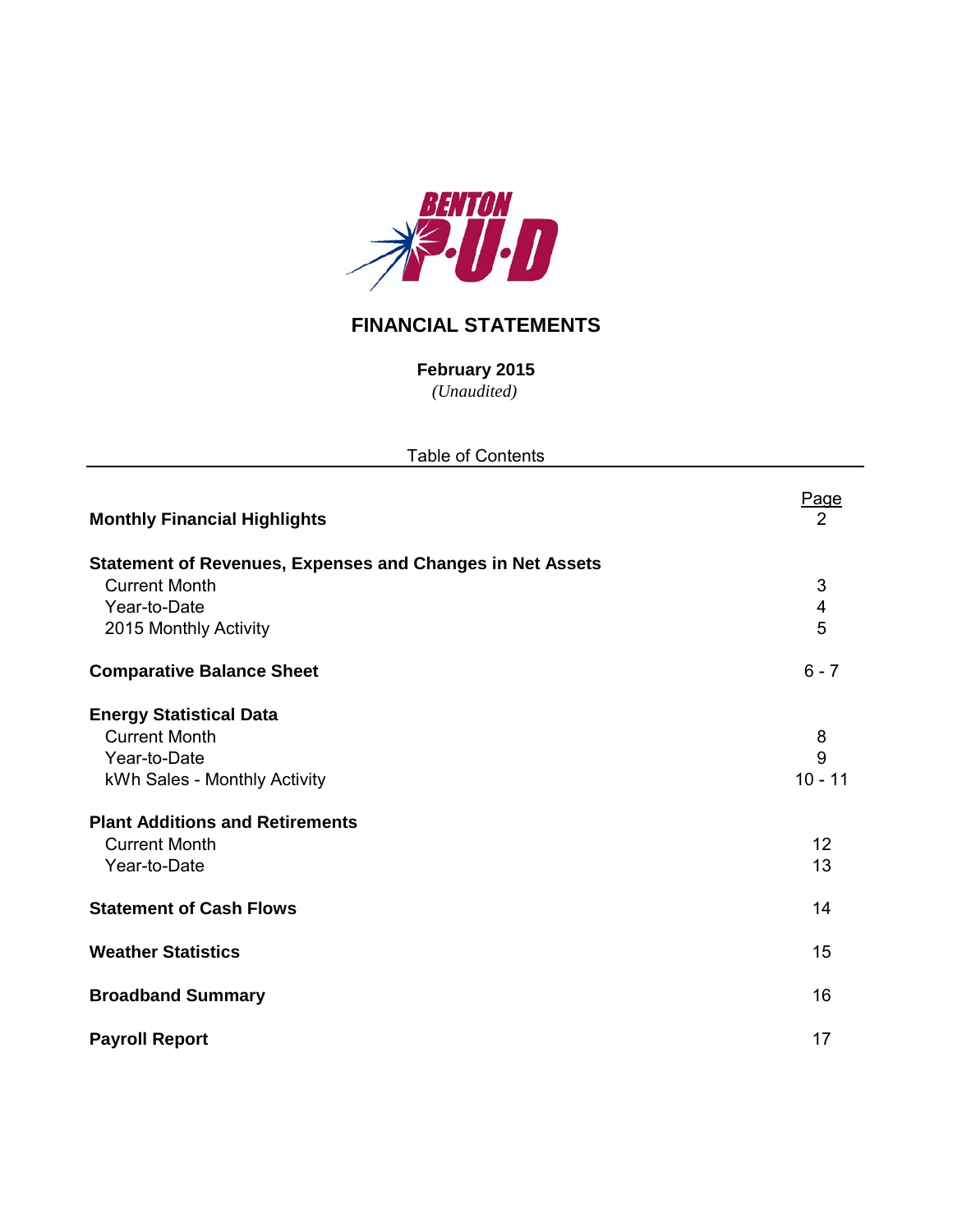

## *Financial Highlights February 2015*

 *Issue date: 3/23/15*

Financial highlights for the month of February:

- $\triangleright$  District operations resulted in an decrease in net assets of \$1.0M for the month.
- The average temperature of 45.3° was 7.1° above normal. Cumulative heating degree days were 22% below last year.

- $\triangleright$  Total retail kWh billed during February was down 14% from last year and 5% below budget.<br>  $\triangleright$  Net power supply costs were \$5.2 million for the month with sales for resale of \$1.9 million a Net power supply costs were \$5.2 million for the month with sales for resale of \$1.9 million and an average price of \$21 per MWh.
- February's non-power operating costs of \$1.8 million before taxes and depreciation were 18% above budget.
- $\geq$  Capital expenditures were \$870,000 for the month.

|                               |         | (in thousands of dollars) |            |     |     |     |     |     |            |     |            |            |                  |                         |
|-------------------------------|---------|---------------------------|------------|-----|-----|-----|-----|-----|------------|-----|------------|------------|------------------|-------------------------|
| <b>Change in Net Position</b> | Jan     | Feb                       | <b>Mar</b> |     | May | Jun | Jul |     | <b>Sep</b> | Oct | <b>Nov</b> | Dec        | <b>Total YTD</b> | Annual<br><b>Budget</b> |
|                               |         |                           |            | Apr |     |     |     | Aug |            |     |            |            |                  |                         |
| Actual                        | \$1,013 | (\$1,035)                 |            |     |     |     |     |     |            |     |            |            | (\$22)           |                         |
| <b>Budget</b>                 | \$2,416 | ( \$866)                  |            |     |     |     |     |     |            |     |            |            | \$1,551          | (S1,083)                |
|                               |         |                           |            |     |     |     |     |     |            |     |            |            |                  |                         |
| <b>Net Power Costs</b>        | Jan     | Feb                       | Mar        | Apr | May | Jun | Jul | Aug | Sep        | Oct | <b>Nov</b> | <b>Dec</b> | Total            | Annual<br><b>Budget</b> |
| Power Supply Costs            | \$7,467 | \$7,190                   |            |     |     |     |     |     |            |     |            |            | \$14,657         | \$89,745                |
| Less: Sales for Resale        | (2,243) | (1,949)                   |            |     |     |     |     |     |            |     |            |            | (4, 192)         | (12, 290)               |
| <b>Net Power Costs</b>        | \$5,224 | \$5,241                   |            |     |     |     |     |     |            |     |            |            | \$10,465         | \$77,455                |
|                               |         |                           |            |     |     |     |     |     |            |     |            |            |                  |                         |
|                               |         |                           |            |     |     |     |     |     |            |     |            |            |                  | Annual                  |
| <b>Net Capital Costs</b>      | Jan     | Feb                       | <b>Mar</b> | Apr | May | Jun | Jul | Aug | <b>Sep</b> | Oct | <b>Nov</b> | <b>Dec</b> | <b>Total</b>     | <b>Budget</b>           |
| <b>Capital Expenditures</b>   | \$688   | \$870                     |            |     |     |     |     |     |            |     |            |            | \$1,559          | \$14,653                |
| Less: Capital Contributions   | (55)    | (64)                      |            |     |     |     |     |     |            |     |            |            | (120)            | (2, 116)                |
| Net Capital Costs             | \$633   | \$806                     |            |     |     |     |     |     |            |     |            |            | \$1,439          | \$12,537                |
|                               |         |                           |            |     |     |     |     |     |            |     |            |            |                  |                         |
|                               |         |                           |            |     |     |     |     |     |            |     |            |            |                  | <b>Annual</b>           |
| <b>Load Statistics</b>        | Jan     | Feb                       | <b>Mar</b> | Apr | May | Jun | Jul | Aug | Sep        | Oct | <b>Nov</b> | <b>Dec</b> | <b>Total</b>     | <b>Budget</b>           |
| aMW - Retail Sales Billed     | 179     | 178                       |            |     |     |     |     |     |            |     |            |            | 179              | 196                     |
| aMW - Sales for Resale        | 107     | 135                       |            |     |     |     |     |     |            |     |            |            | 121              | 39                      |

**Budget** 







| <b>Key Ratios</b>                       |        |  |  |  |  |  |  |  |  |  |  |
|-----------------------------------------|--------|--|--|--|--|--|--|--|--|--|--|
| <b>Current Ratio</b>                    | 3.58:1 |  |  |  |  |  |  |  |  |  |  |
| Debt Service Coverage (2012 actual)     | 3.60   |  |  |  |  |  |  |  |  |  |  |
| Debt Service Coverage (2013 actual)     | 3.14   |  |  |  |  |  |  |  |  |  |  |
| Debt Service Coverage (2014 Actual)     | 3.38   |  |  |  |  |  |  |  |  |  |  |
| Debt Service Coverage (2015 projection) | 2.61   |  |  |  |  |  |  |  |  |  |  |
| (includes capital contributions)        |        |  |  |  |  |  |  |  |  |  |  |

| <b>Other Statistics</b>                 |    |        |         |  |  |  |  |  |  |  |
|-----------------------------------------|----|--------|---------|--|--|--|--|--|--|--|
| Unrestricted Undesignated Reserves      | \$ | 40.0   | million |  |  |  |  |  |  |  |
| Rate Stabilization Account (designated) | \$ | 7.5    | million |  |  |  |  |  |  |  |
| Debt Service Reserve Fund (designated)  | \$ | 4.0    | million |  |  |  |  |  |  |  |
| Bond Principal & Interest (restricted)  | \$ | 1.8    | million |  |  |  |  |  |  |  |
| <b>Net Utility Plant</b>                | \$ | 121.7  | million |  |  |  |  |  |  |  |
| Long-Term Debt                          | \$ | 571    | million |  |  |  |  |  |  |  |
| <b>Active Service Agreements</b>        |    | 50,437 |         |  |  |  |  |  |  |  |
| <b>Non-Contingent Employees</b>         |    | 150.00 |         |  |  |  |  |  |  |  |
| Contingent YTD FTE's                    |    | 0.36   |         |  |  |  |  |  |  |  |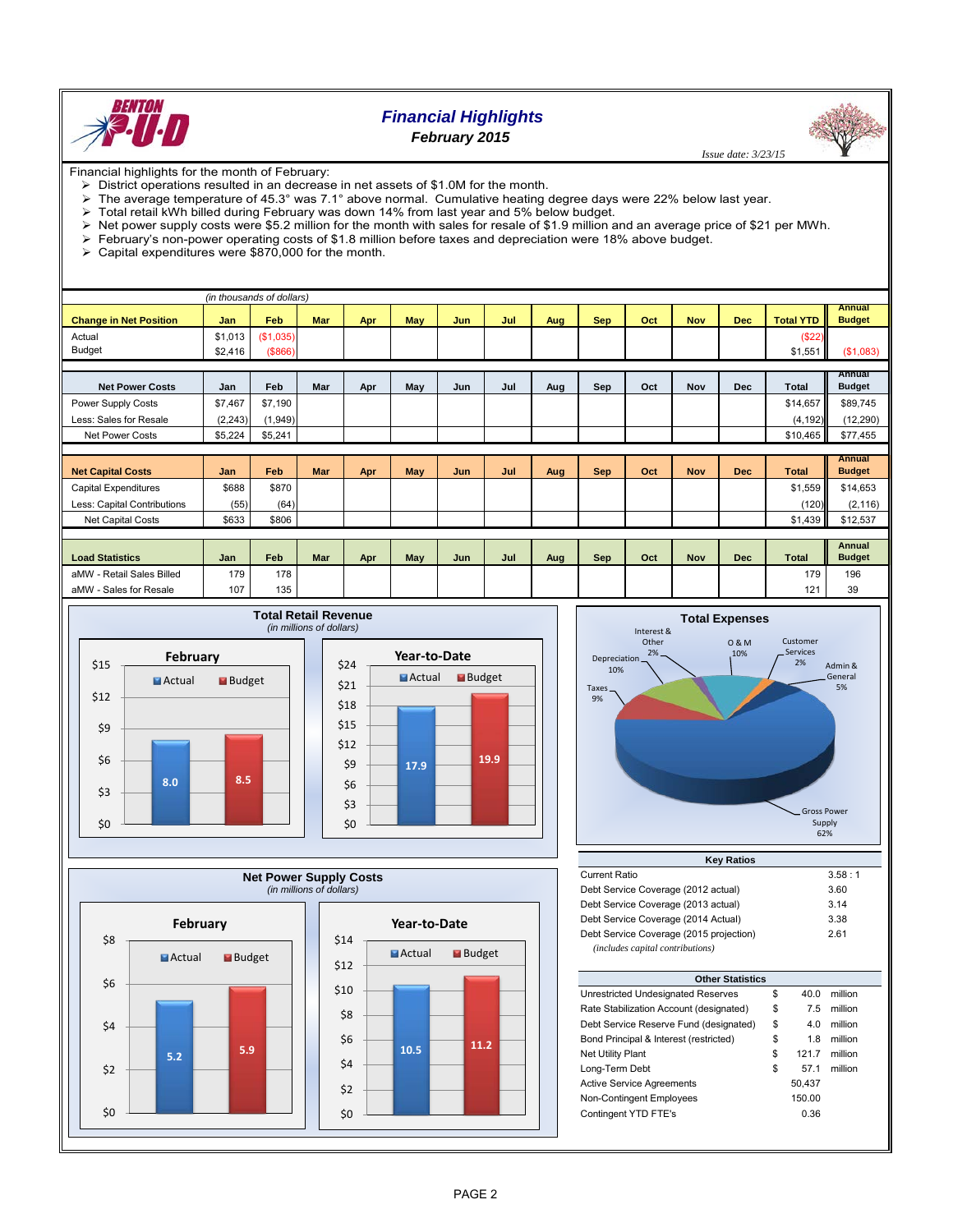#### **PUBLIC UTILITY DISTRICT NO.1 OF BENTON COUNTY STATEMENT OF REVENUES, EXPENSES, AND CHANGES IN NET POSITION CURRENT MONTH**

|                                                            |               | 2/28/2015     |                          | 2/28/2014     |                          |
|------------------------------------------------------------|---------------|---------------|--------------------------|---------------|--------------------------|
|                                                            | <b>ACTUAL</b> | <b>BUDGET</b> | <b>PCT</b><br><b>VAR</b> | <b>ACTUAL</b> | <b>PCT</b><br><b>VAR</b> |
| <b>OPERATING REVENUES</b>                                  |               |               |                          |               |                          |
| Energy Sales - Retail                                      | \$7,962,524   | \$8,493,519   | $-6%$                    | \$10,756,933  | $-26%$                   |
| <b>Energy Sales for Resale</b>                             | 1,884,254     | 918,565       | 105%                     | 1,963,427     | $-4%$                    |
| Transmission of Power for Others                           | 65,156        | 41,667        | 56%                      | 40,013        | 63%                      |
| <b>Broadband Revenue</b>                                   | 182,595       | 190,242       | $-4%$                    | 194,972       | $-6%$                    |
| <b>Other Revenue</b>                                       | 76,298        | 93,752        | $-19%$                   | 85,779        | $-11%$                   |
| <b>TOTAL OPERATING REVENUES</b>                            | 10,170,826    | 9,737,745     | 4%                       | 13,041,124    | $-22%$                   |
| <b>OPERATING EXPENSES</b>                                  |               |               |                          |               |                          |
| <b>Purchased Power</b>                                     | 6,051,328     | 5,651,959     | 7%                       | 8,400,092     | -28%                     |
| <b>Purchased Transmission &amp; Ancillary Services</b>     | 1,060,495     | 1,033,649     | 3%                       | 1,100,788     | $-4%$                    |
| <b>Conservation Program</b>                                | 78,171        | 174,041       | -55%                     | 23,755        | 229%                     |
| <b>Total Power Supply</b>                                  | 7,189,994     | 6,859,649     | 5%                       | 9,524,634     | $-25%$                   |
| Transmission Operation & Maintenance                       | 11,822        | 3,230         | 266%                     | 240           | n/a                      |
| Distribution Operation & Maintenance                       | 753,722       | 679,255       | 11%                      | 580,990       | 30%                      |
| <b>Broadband Expense</b>                                   | 132,589       | 50,990        | 160%                     | 33,899        | 291%                     |
| Customer Accounting, Collection & Information              | 235,602       | 298,457       | $-21%$                   | 272,237       | $-13%$                   |
| Administrative & General                                   | 636,133       | 468,439       | 36%                      | 489,273       | 30%                      |
| Subtotal before Taxes & Depreciation                       | 1,769,870     | 1,500,370     | 18%                      | 1,376,639     | 29%                      |
| Taxes                                                      | 1,032,548     | 1,169,870     | $-12%$                   | 1,183,730     | $-13%$                   |
| Depreciation & Amortization                                | 1,166,558     | 1,114,971     | 5%                       | 1,116,906     | 4%                       |
| <b>Total Other Operating Expenses</b>                      | 3,968,976     | 3,785,211     | 5%                       | 3,677,275     | 8%                       |
| <b>TOTAL OPERATING EXPENSES</b>                            | 11,158,970    | 10,644,861    | 5%                       | 13,201,910    | $-15%$                   |
| <b>OPERATING INCOME (LOSS)</b>                             | (988, 144)    | (907, 116)    | 9%                       | (160, 786)    | 515%                     |
| <b>NONOPERATING REVENUES &amp; EXPENSES</b>                |               |               |                          |               |                          |
| Interest Income                                            | 20.481        | 20.833        | $-2%$                    | (35, 422)     | $-158%$                  |
| Other Income                                               | 135,498       | 31,339        | 332%                     | 33,233        | 308%                     |
| Other Expense                                              |               |               | n/a                      |               | n/a                      |
| <b>Interest Expense</b>                                    | (238, 803)    | (223, 084)    | 7%                       | (234, 811)    | 2%                       |
| Debt Discount/Premium Amortization & Loss on Defeased Debt | 36,018        | 36,018        | 0%                       | 37,227        | $-3%$                    |
| MtM Gain/(Loss) on Investments                             | (64, 748)     |               | n/a                      |               | n/a                      |
| Loss in Joint Ventures/Special Assessments                 |               |               | n/a                      |               | n/a                      |
| <b>TOTAL NONOPERATING REVENUES &amp; EXPENSES</b>          | (111, 554)    | (134, 894)    | 17%                      | (199, 774)    | $-44%$                   |
| INCOME (LOSS) BEFORE CAPITAL CONTRIBUTIONS                 | (1,099,698)   | (1,042,010)   | 6%                       | (360, 560)    | 205%                     |
| <b>CAPITAL CONTRIBUTIONS</b>                               | 64,301        | 176,351       | -64%                     | 42,411        | 52%                      |
| <b>CHANGE IN NET POSITION</b>                              | (\$1,035,397) | ( \$865, 659) | 20%                      | ( \$318, 149) | 225%                     |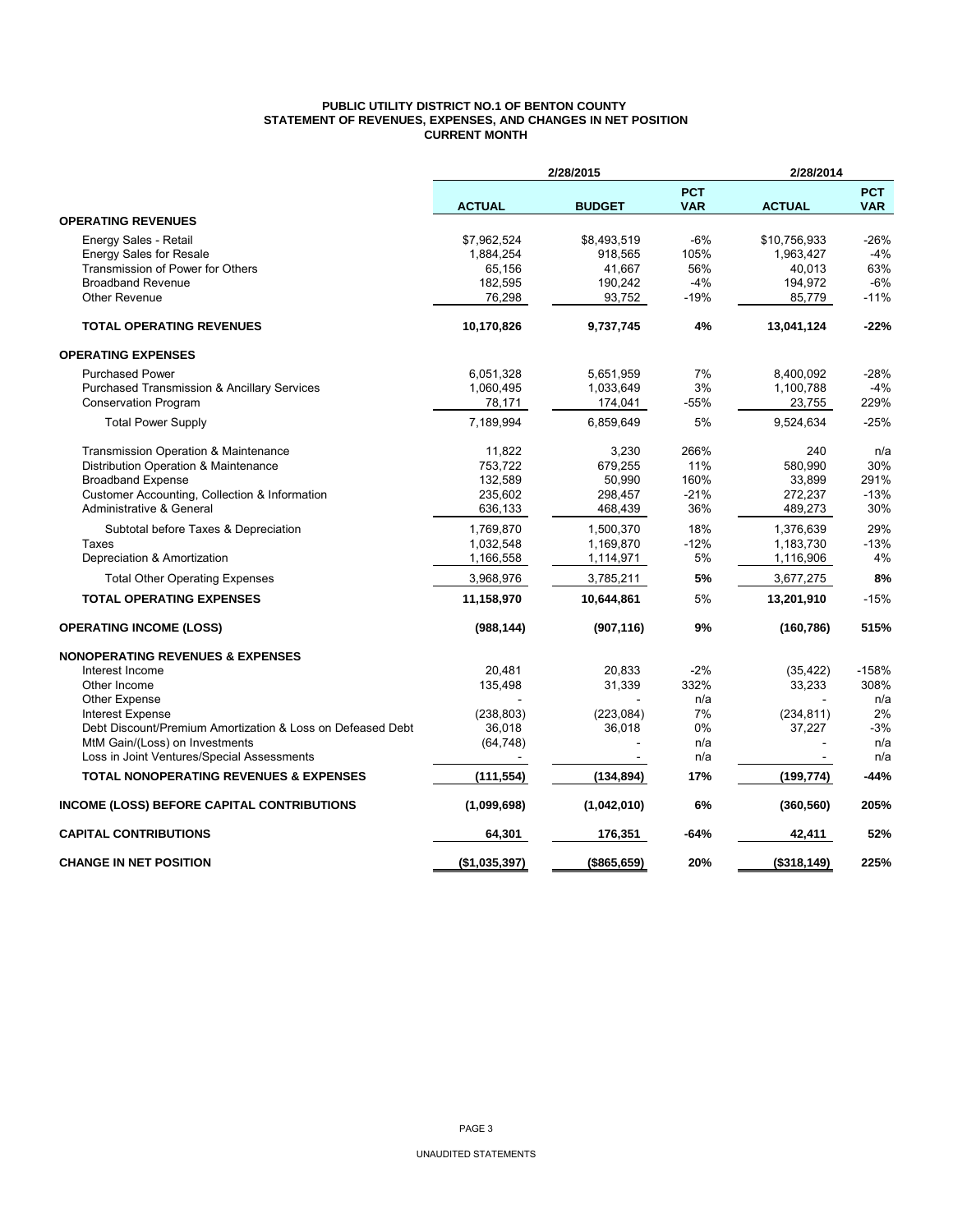### **PUBLIC UTILITY DISTRICT NO.1 OF BENTON COUNTY STATEMENT OF REVENUES, EXPENSES, AND CHANGE IN NET POSITION YEAR TO DATE**

|                                                            |               | 2/28/2015     |                          | 2/28/2014      |                          |
|------------------------------------------------------------|---------------|---------------|--------------------------|----------------|--------------------------|
|                                                            | <b>ACTUAL</b> | <b>BUDGET</b> | <b>PCT</b><br><b>VAR</b> | <b>ACTUAL</b>  | <b>PCT</b><br><b>VAR</b> |
| <b>OPERATING REVENUES</b>                                  |               |               |                          |                |                          |
| Energy Sales - Retail                                      | \$17,850,073  | \$19,895,711  | $-10%$                   | \$20,327,592   | $-12%$                   |
| <b>Energy Sales for Resale</b>                             | 4,075,548     | 2,565,942     | 59%                      | 4,212,246      | $-3%$                    |
| Transmission of Power for Others                           | 116,749       | 83,333        | 40%                      | 80,613         | 45%                      |
| <b>Broadband Revenue</b>                                   | 362,635       | 380,484       | -5%                      | 401,044        | $-10%$                   |
| <b>Other Revenue</b>                                       | 181,301       | 177,504       | 2%                       | 486,558        | $-63%$                   |
| <b>TOTAL OPERATING REVENUES</b>                            | 22,586,306    | 23,102,975    | $-2%$                    | 25,508,054     | $-11%$                   |
| <b>OPERATING EXPENSES</b>                                  |               |               |                          |                |                          |
| <b>Purchased Power</b>                                     | 12,380,361    | 11,395,112    | 9%                       | 15,621,006     | $-21%$                   |
| Purchased Transmission & Ancillary Services                | 2,184,533     | 2,100,203     | 4%                       | 2,197,922      | $-1%$                    |
| <b>Conservation Program</b>                                | 92,412        | 348,083       | $-73%$                   | 63,895         | 45%                      |
| <b>Total Power Supply</b>                                  | 14,657,305    | 13,843,397    | 6%                       | 17,882,823     | $-18%$                   |
| Transmission Operation & Maintenance                       | 34.460        | 4.925         | 600%                     | 1,364          | n/a                      |
| Distribution Operation & Maintenance                       | 1,507,856     | 1,348,447     | 12%                      | 1,253,350      | 20%                      |
| <b>Broadband Expense</b>                                   | 144,510       | 62,216        | 132%                     | 47,507         | 204%                     |
| Customer Accounting, Collection & Information              | 453,511       | 590,784       | $-23%$                   | 534,987        | $-15%$                   |
| Administrative & General                                   | 1,246,972     | 1,132,501     | 10%                      | 1,149,388      | 8%                       |
| Subtotal before Taxes & Depreciation                       | 3,387,308     | 3,138,873     | 8%                       | 2,986,595      | 13%                      |
| Taxes                                                      | 2,166,197     | 2,425,084     | $-11%$                   | 2,414,883      | $-10%$                   |
| Depreciation & Amortization                                | 2,342,225     | 2,229,942     | 5%                       | 2,265,039      | 3%                       |
| <b>Total Other Operating Expenses</b>                      | 7,895,730     | 7,793,899     | 1%                       | 7,666,518      | 3%                       |
| <b>TOTAL OPERATING EXPENSES</b>                            | 22,553,035    | 21,637,296    | 4%                       | 25,549,341     | $-12%$                   |
| <b>OPERATING INCOME (LOSS)</b>                             | 33,271        | 1,465,679     | -98%                     | (41, 288)      | $-181%$                  |
| <b>NONOPERATING REVENUES &amp; EXPENSES</b>                |               |               |                          |                |                          |
| Interest Income                                            | 45,525        | 41,666        | 9%                       | 231,409        | $-80%$                   |
| Other Income                                               | 137,817       | 62,678        | 120%                     | 80,901         | 70%                      |
| <b>Other Expense</b>                                       |               |               | n/a                      |                | n/a                      |
| <b>Interest Expense</b>                                    | (473, 638)    | (443, 971)    | 7%                       | (470, 423)     | 1%                       |
| Debt Discount/Premium Amortization & Loss on Defeased Debt | 72,036        | 72,036        | 0%                       | 74,455         | $-3%$                    |
| MtM Gain/(Loss) on Investments                             | 43,430        |               | n/a                      |                | n/a                      |
| Loss in Joint Ventures/Special Assessments                 |               |               | n/a                      | $\blacksquare$ | n/a                      |
| <b>TOTAL NONOPERATING REVENUES &amp; EXPENSES</b>          | (174, 830)    | (267, 591)    | $-35%$                   | (83, 659)      | 109%                     |
| <b>INCOME (LOSS) BEFORE CAPITAL CONTRIBUTIONS</b>          | (141, 559)    | 1,198,087     | $-112%$                  | (124, 946)     | 13%                      |
| <b>CAPITAL CONTRIBUTIONS</b>                               | 119,627       | 352,702       | -66%                     | 63,657         | 88%                      |
| <b>CHANGE IN NET POSITION</b>                              | (21, 932)     | 1,550,789     | $-101%$                  | (61, 289)      | -64%                     |
| TOTAL NET POSITION, BEGINNING OF YEAR                      | 130,711,075   | 126,880,031   | 3%                       | 126,880,031    | 3%                       |
| TOTAL NET POSITION, END OF YEAR                            | 130.689.143   | 128.430.820   | 2%                       | 126.818.742    | 3%                       |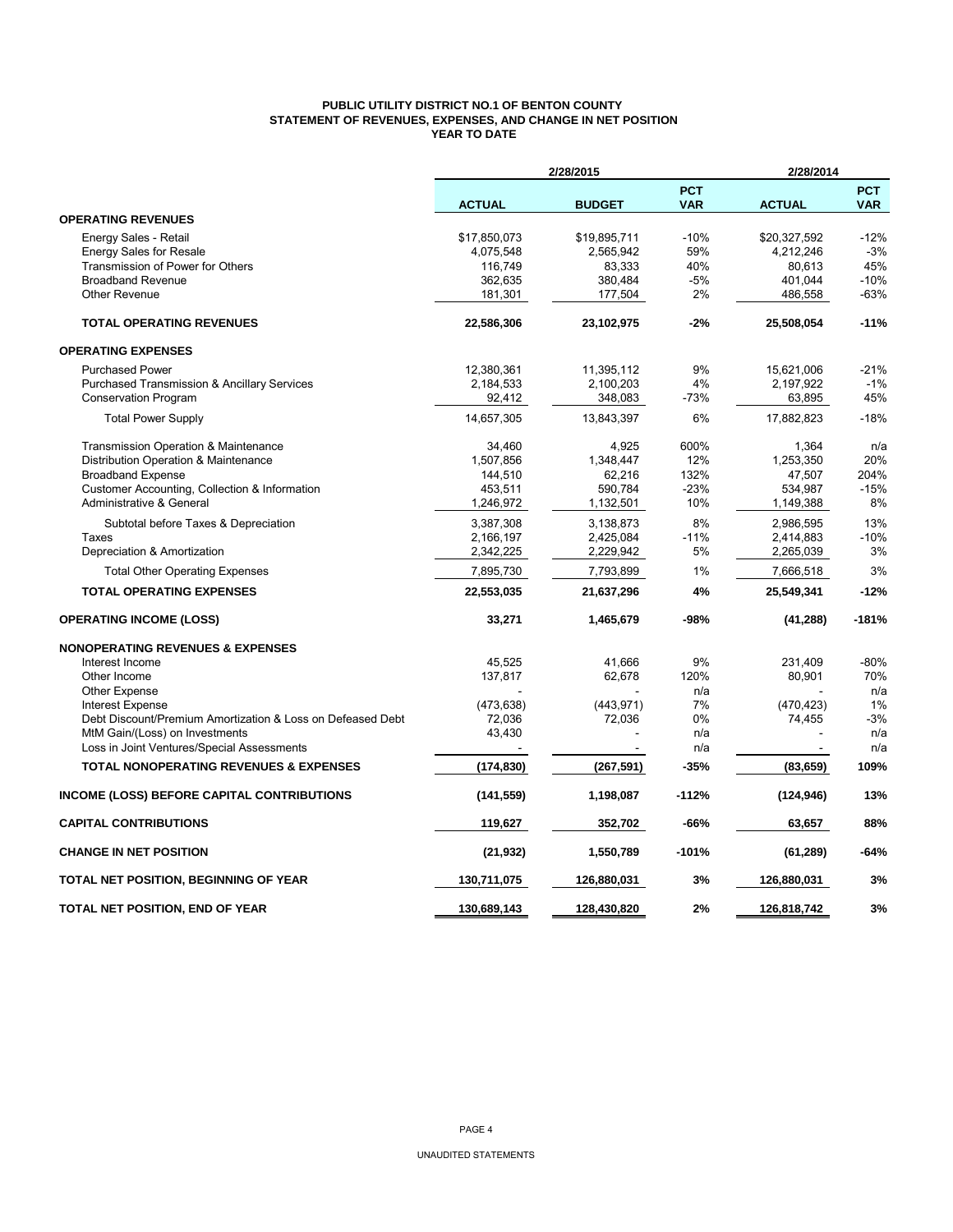#### **PUBLIC UTILITY DISTRICT NO. 1 OF BENTON COUNTY STATEMENT OF REVENUES, EXPENSES, AND CHANGE IN NET POSITION 2015 MONTHLY ACTIVITY**

|                                                        | January        | February                  | March | <b>April</b> | May | June | July | August | September | October | November | December | <b>Total</b> |
|--------------------------------------------------------|----------------|---------------------------|-------|--------------|-----|------|------|--------|-----------|---------|----------|----------|--------------|
| <b>OPERATING REVENUES</b>                              |                |                           |       |              |     |      |      |        |           |         |          |          |              |
| Energy Sales - Retail                                  | \$9,887,550    | \$7,962,524               |       |              |     |      |      |        |           |         |          |          | \$17,850,074 |
| <b>Energy Sales for Resale</b>                         | 2,191,293      | 1,884,254                 |       |              |     |      |      |        |           |         |          |          | 4,075,547    |
| Transmission of Power for Others                       | 51,594         | 65,156                    |       |              |     |      |      |        |           |         |          |          | 116,750      |
| <b>Broadband Revenue</b>                               | 180,041        | 182,595                   |       |              |     |      |      |        |           |         |          |          | 362,636      |
| Other Electric Revenue                                 | 105,003        | 76,298                    |       |              |     |      |      |        |           |         |          |          | 181,301      |
| <b>TOTALOPERATING REVENUES</b>                         | 12,415,481     | 10,170,827                |       |              |     |      |      |        |           |         |          |          | 22,586,308   |
| <b>OPERATING EXPENSES</b>                              |                |                           |       |              |     |      |      |        |           |         |          |          |              |
| <b>Purchased Power</b>                                 | 6,329,033      | 6,051,328                 |       |              |     |      |      |        |           |         |          |          | 12,380,361   |
| <b>Purchased Transmission &amp; Ancillary Services</b> | 1,124,037      | 1,060,495                 |       |              |     |      |      |        |           |         |          |          | 2,184,532    |
| <b>Conservation Program</b>                            | 14,240         | 78,171                    |       |              |     |      |      |        |           |         |          |          | 92,411       |
| <b>Total Power Supply</b>                              | 7,467,310      | 7,189,994                 |       |              |     |      |      |        |           |         |          |          | 14,657,304   |
|                                                        |                |                           |       |              |     |      |      |        |           |         |          |          |              |
| Transmission Operation & Maintenance                   | 22,637         | 11,822                    |       |              |     |      |      |        |           |         |          |          | 34,459       |
| Distribution Operation & Maintenance                   | 754,134        | 753,722                   |       |              |     |      |      |        |           |         |          |          | 1,507,856    |
| <b>Broadband Expense</b>                               | 11,921         | 132,589                   |       |              |     |      |      |        |           |         |          |          | 144,510      |
| Customer Accounting, Collection & Information          | 217,908        | 235,602                   |       |              |     |      |      |        |           |         |          |          | 453,510      |
| Administrative & General                               | 610,838        | 636,133                   |       |              |     |      |      |        |           |         |          |          | 1,246,971    |
| Subtotal before Taxes & Depreciation                   | 1,617,438      | 1,769,868                 |       |              |     |      |      |        |           |         |          |          | 3,387,306    |
| Taxes                                                  | 1,133,649      | 1,032,548                 |       |              |     |      |      |        |           |         |          |          | 2,166,197    |
| Depreciation & Amortization                            | 1,175,667      | 1,166,558                 |       |              |     |      |      |        |           |         |          |          | 2,342,225    |
| <b>Total Other Operating Expenses</b>                  | 3,926,754      | 3,968,974                 |       |              |     |      |      |        |           |         |          |          | 7,895,728    |
| TOTAL OPERATING EXPENSES                               | 11,394,064     | 11,158,968                |       |              |     |      |      |        |           |         |          |          | 22,553,032   |
| <b>OPERATING INCOME (LOSS)</b>                         | 1,021,417      | (988, 141)                |       |              |     |      |      |        |           |         |          |          | 33,276       |
| <b>NONOPERATING REVENUES &amp; EXPENSES</b>            |                |                           |       |              |     |      |      |        |           |         |          |          |              |
| Interest Income                                        | 25,044         | 20,481                    |       |              |     |      |      |        |           |         |          |          | 45,525       |
| Other Income                                           | 2,319          | 135,498                   |       |              |     |      |      |        |           |         |          |          | 137,817      |
| Other Expense                                          | $\blacksquare$ | $\blacksquare$            |       |              |     |      |      |        |           |         |          |          |              |
| <b>Interest Expense</b>                                | (234, 835)     | (238, 803)                |       |              |     |      |      |        |           |         |          |          | (473, 638)   |
| Debt Discount & Expense Amortization                   | 36,018         | 36,018                    |       |              |     |      |      |        |           |         |          |          | 72,036       |
| MtM Gain/(Loss) on Investments                         | 108,178        | (64, 748)                 |       |              |     |      |      |        |           |         |          |          | 43,430       |
| Loss in Joint Ventures/Special Assessments             | $\sim$         |                           |       |              |     |      |      |        |           |         |          |          | $\omega$     |
| TOTAL NONOPERATING REV/EXP                             | (63, 276)      | (111, 554)                |       |              |     |      |      |        |           |         |          |          | (174, 830)   |
|                                                        |                |                           |       |              |     |      |      |        |           |         |          |          |              |
| INCOME (LOSS) BEFORE CAPITAL CONTRIBUTIONS             | 958,141        | (1,099,695)               |       |              |     |      |      |        |           |         |          |          | (141, 554)   |
| <b>CAPITAL CONTRIBUTIONS</b>                           | 55,326         | 64,301                    |       |              |     |      |      |        |           |         |          |          | 119,627      |
| <b>CHANGE IN NET POSITION</b>                          |                | \$1,013,467 (\$1,035,394) | \$0   | \$0          | \$0 | \$0  | \$0  | \$0    | \$0       | \$0     | \$0      | \$0      | (\$21,927)   |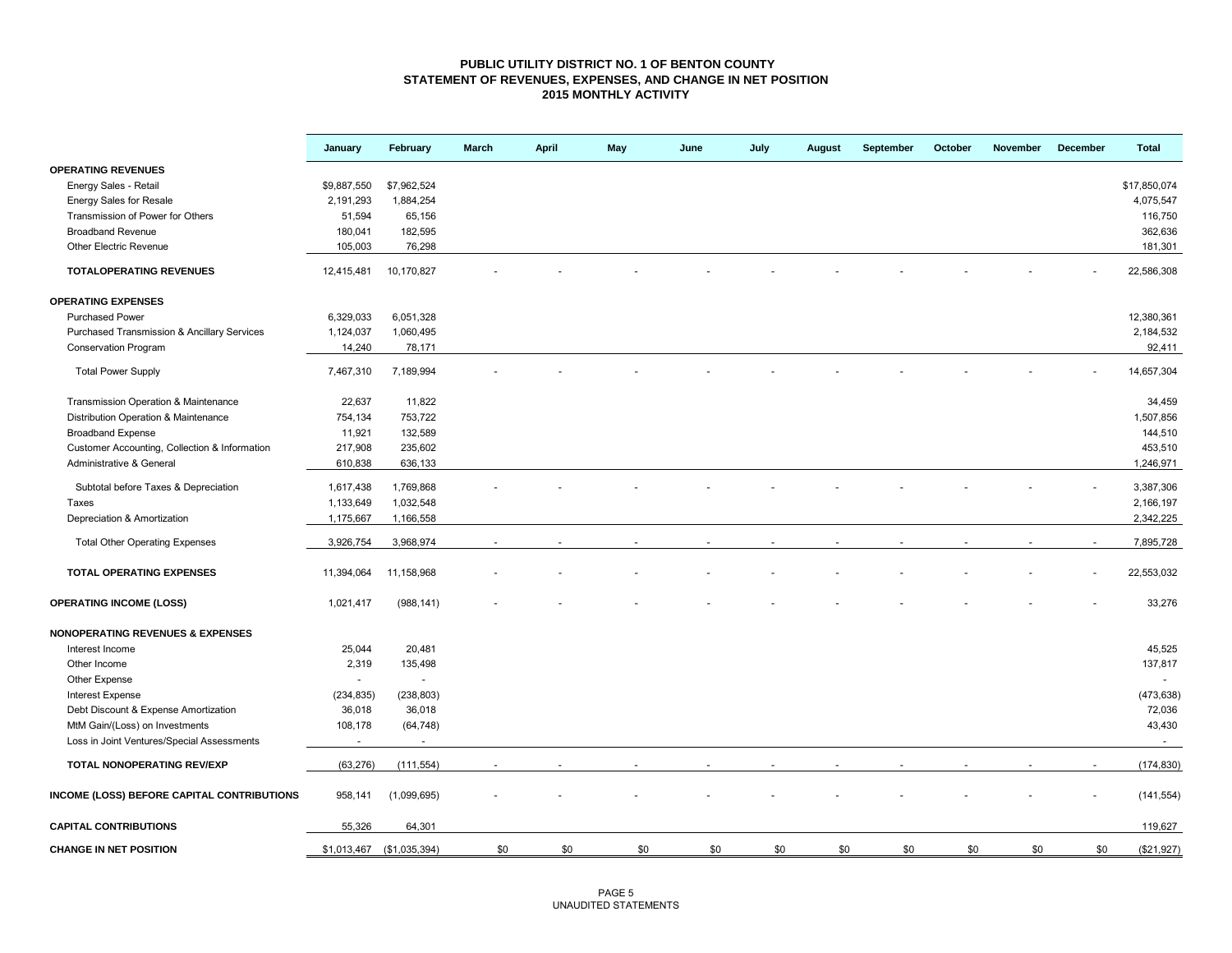#### **PUBLIC UTILITY DISTRICT NO. 1 OF BENTON COUNTY COMPARATIVE STATEMENT OF NET POSITION ASSETS AND DEFERRED OUTFLOWS OF RESOURCES**

|                                                           |                 |                 | Increase/(Decrease) |         |
|-----------------------------------------------------------|-----------------|-----------------|---------------------|---------|
|                                                           | 2/28/2015       | 2/28/2014       | <b>Amount</b>       | Percent |
| <b>ASSETS</b>                                             |                 |                 |                     |         |
| <b>CURRENT ASSETS</b>                                     |                 |                 |                     |         |
| Cash & Cash Equivalents                                   |                 |                 |                     |         |
| Unrestricted Cash & Cash Equivalents                      | \$30,512,394    | \$20,035,325    | \$10,477,070        |         |
| Investments                                               | 11,350,833      | 16,033,112      | (4,682,279)         |         |
| Designated Rate Stabilization Fund                        | 7,500,000       | 7,500,000       |                     |         |
| Designated Debt Service Reserve Fund                      | 4,000,000       | 4,000,000       |                     |         |
| Designated BTOP Reserve Fund                              |                 | 348,813         | (348, 813)          |         |
| Accounts Receivable, net                                  | 7,401,481       | 10,055,623      | (2,654,142)         |         |
| <b>BPA Prepay Receivable</b>                              | 600,000         | 600,000         |                     |         |
| Accrued Interest Receivable                               | 109,511         | 79,694          | 29,817              |         |
| Wholesale Power Receivable                                | 1,636,870       | 919,818         | 717,051             |         |
| <b>Accrued Unbilled Revenue</b>                           | 3,000,000       | 4,200,000       | (1,200,000)         |         |
| <b>Inventory Materials &amp; Supplies</b>                 | 4,744,731       | 4,954,066       | (209, 335)          |         |
| Prepaid Expenses & Option Premiums                        | 951,258         | 627,452         | 323,805             |         |
| <b>Total Current Assets</b>                               | 71,807,078      | 69,353,904      | 2,453,174           | 4%      |
| <b>NONCURRENT ASSETS</b>                                  |                 |                 |                     |         |
| <b>Restricted Bond Reserve Fund</b>                       | 140,017         | 140,017         |                     |         |
| <b>Other Receivables</b>                                  | 93,358          | 90,799          | 2,559               |         |
| <b>Preliminary Surveys</b>                                | 68,629          |                 | 68,629              |         |
| <b>BPA Prepay Receivable</b>                              | 7,550,000       | 8,150,000       | (600,000)           |         |
| Deferred Purchased Power Costs                            | 9,011,220       | 8,232,602       | 778,618             |         |
| Other Deferred Charges                                    | 171,991         | 220,578         | (48, 587)           |         |
|                                                           | 17,035,215      | 16,833,996      | 801,219             | 1%      |
| <b>Utility Plant</b>                                      |                 |                 |                     |         |
| Land and Intangible Plant                                 | 3,387,256       | 3,356,938       | 30.318              |         |
| <b>Electric Plant in Service</b>                          | 287,884,652     | 275,535,626     | 12,349,026          |         |
| Construction Work in Progress                             | 1,829,923       | 3,275,395       | (1,445,473)         |         |
| <b>Accumulated Depreciation</b>                           | (171, 439, 656) | (160, 133, 640) | (11,306,016)        |         |
| <b>Net Utility Plant</b>                                  | 121,662,175     | 122,034,320     | (372, 144)          | 0%      |
| <b>Total Noncurrent Assets</b>                            | 138,697,391     | 138,868,316     | (170, 925)          | 0%      |
| <b>Total Assets</b>                                       | 210,504,469     | 208,222,220     | 2,282,249           | 1%      |
|                                                           |                 |                 |                     |         |
| DEFERRED OUTFLOWS OF RESOURCES                            |                 |                 |                     |         |
| Unamortized Loss on Defeased Debt                         | 129,232         | 180,959         | (51, 728)           |         |
| Accumulated Decrease in Fair Value of Hedging Derivatives | 1,198,882       | 892,996         | 305,886             |         |
| <b>Total Deferred Outflows of Resources</b>               | 1,328,114       | 1,073,955       | 254,159             |         |
| TOTAL ASSETS & DEFERRED OUTFLOWS OF RESOURCES             | \$211,832,582   | \$209,296,175   | \$2,536,407         | 1%      |
|                                                           |                 |                 |                     |         |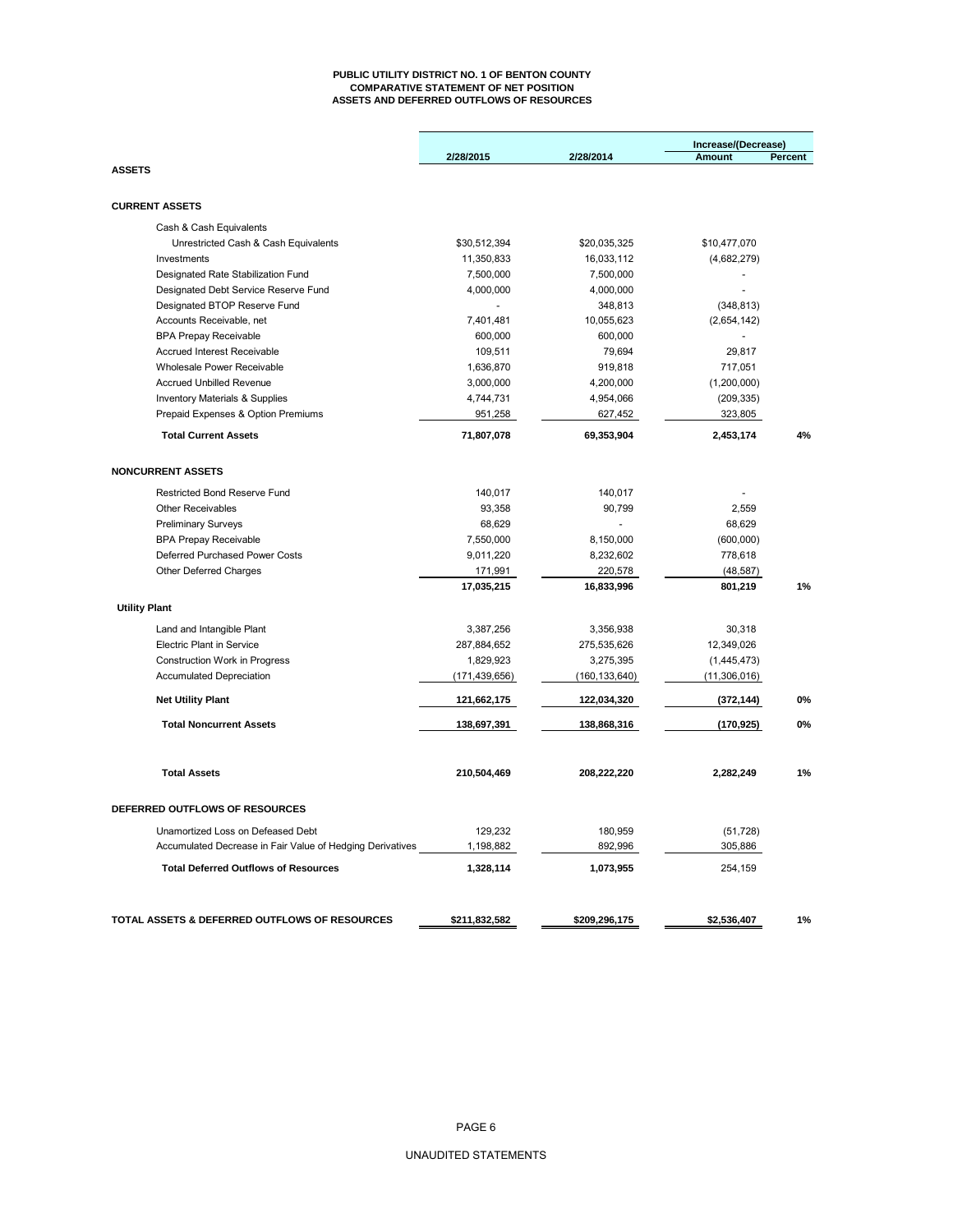#### **PUBLIC UTILITY DISTRICT NO. 1 OF BENTON COUNTY COMPARATIVE STATEMENT OF NET POSITION LIABILITIES AND DEFERRED INFLOWS OF RESOURCES**

|                                                           |               |               | Increase/(Decrease) |         |
|-----------------------------------------------------------|---------------|---------------|---------------------|---------|
|                                                           | 2/28/2015     | 2/28/2014     | Amount              | Percent |
| <b>LIABILITIES</b>                                        |               |               |                     |         |
|                                                           |               |               |                     |         |
| <b>CURRENT LIABILITIES</b>                                |               |               |                     |         |
| <b>Warrants Outstanding</b>                               | \$698,848     | \$354,739     | \$344,110           |         |
| <b>Accounts Payable</b>                                   | 8,754,502     | 8,595,654     | 158,848             |         |
| <b>Customer Deposits</b>                                  | 1,432,197     | 1,331,843     | 100,354             |         |
| Accrued Taxes Payable                                     | 3,655,568     | 3,744,191     | (88, 623)           |         |
| Other Current & Accrued Liabilities                       | 1,477,207     | 1,342,833     | 134,374             |         |
| Accrued Interest Payable                                  | 795,963       | 851,905       | (55, 941)           |         |
| Revenue Bonds, Current Portion                            | 3,150,000     | 3,035,000     | 115,000             |         |
| <b>Total Current Liabilities</b>                          | 19,964,286    | 19,256,164    | 708,122             | 4%      |
| <b>NONCURRENT LIABILITIES</b>                             |               |               |                     |         |
|                                                           |               |               |                     |         |
| 2005 Bond Issue                                           | 715,000       | 1,900,000     | (1, 185, 000)       |         |
| 2010 Bond Issue                                           | 17,345,000    | 17,345,000    |                     |         |
| 2011 Bond Issue                                           | 32,390,000    | 34,355,000    | (1,965,000)         |         |
| Unamortized Premium & Discount                            | 3,493,663     | 3,988,491     | (494, 827)          |         |
| Deferred Revenue                                          | 409,563       | 298,976       | 110,588             |         |
| <b>BPA Prepay Incentive Credit</b>                        | 2,190,425     | 2,351,681     | (161, 256)          |         |
| <b>Other Liabilities</b>                                  | 2,999,348     | 2,702,986     | 296,362             |         |
| <b>Total Noncurrent Liabilities</b>                       | 59,543,000    | 62,942,134    | (3,399,133)         | -5%     |
| <b>Total Liabilities</b>                                  | 79,507,286    | 82,198,298    | (2,691,012)         | $-3%$   |
| DEFERRED INFLOWS OF RESOURCES                             |               |               |                     |         |
| Accumulated Increase in Fair Value of Hedging Derivatives | 1,636,152     | 279,135       | 1,357,018           |         |
| <b>Total Deferred Inflows of Resources</b>                | 1,636,152     | 279,135       | 1,357,018           | n/a     |
|                                                           |               |               |                     |         |
| <b>NET POSITION</b>                                       |               |               |                     |         |
| Net Investment in Capital Assets                          | 64,697,743    | 61,591,788    | 3,105,955           |         |
| <b>Restricted for Debt Service</b>                        | 140,017       | 140,017       |                     |         |
| Unrestricted                                              | 65,851,383    | 65,086,937    | 764,446             |         |
| <b>Total Net Position</b>                                 | 130,689,144   | 126,818,742   | 3,870,402           | 3%      |
| TOTAL NET POSITION, LIABILITIES AND                       |               |               |                     |         |
| DEFERRED INFLOWS OF RESOURCES                             | \$211,832,582 | \$209,296,175 | \$2,536,407         | 1%      |
|                                                           |               |               |                     |         |
| <b>CURRENT RATIO:</b>                                     | 3.60:1        | 3.60:1        |                     |         |
| (Current Assets / Current Liabilities)                    |               |               |                     |         |
| <b>WORKING CAPITAL:</b>                                   | \$51,842,792  | \$50,097,740  | \$1,745,053         | 3%      |
| (Current Assets less Current Liabilities)                 |               |               |                     |         |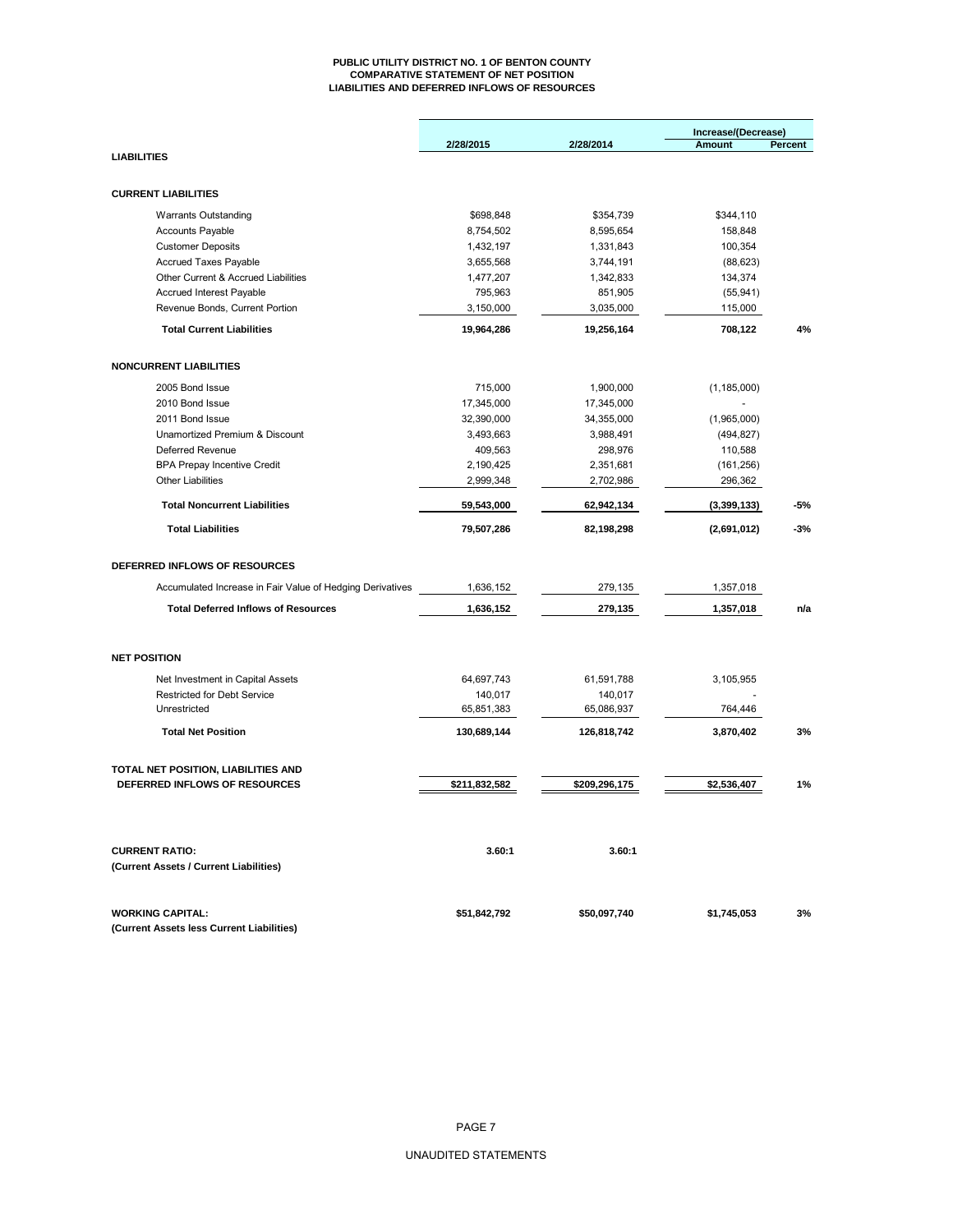#### **PUBLIC UTILITY DISTRICT NO. 1 OF BENTON COUNTY ENERGY STATISTICAL DATA CURRENT MONTH**

|                                                                               | 2/28/2015          |                          |               | 2/28/2014                |                  |
|-------------------------------------------------------------------------------|--------------------|--------------------------|---------------|--------------------------|------------------|
|                                                                               |                    |                          | <b>PCT</b>    |                          | <b>PCT</b>       |
| <b>ENERGY SALES RETAIL - REVENUE</b>                                          | <b>ACTUAL</b>      | <b>BUDGET</b>            | <b>VAR</b>    | <b>ACTUAL</b>            | <b>VAR</b>       |
| Residential                                                                   | \$5,257,049        | \$5,721,579              | $-8%$         | \$6,360,408              | $-17%$           |
| <b>Small General Service</b>                                                  | 700,073            | 736,963                  | $-5%$         | 787,402                  | $-11%$           |
| <b>Medium General Service</b>                                                 | 1,025,333          | 997,115                  | 3%            | 1,102,579                | $-7%$            |
| Large General Service                                                         | 1,060,622          | 1,092,760                | $-3%$         | 1,106,908                | $-4%$            |
| Large Industrial                                                              | 259,704            | 234,960                  | 11%           | 273,863                  | $-5%$            |
| Small Irrigation                                                              | 140                | 574                      | $-76%$        | 1                        | 12443%           |
| Large Irrigation                                                              | 25,447             | 32,021                   | $-21%$        | 21,173                   | 20%              |
| <b>Street Lights</b>                                                          | 17,160             | 17,169<br>22,192         | 0%<br>$-8%$   | 17,733<br>20.733         | $-3%$<br>$-2%$   |
| Security Lights<br><b>Unmetered Accounts</b>                                  | 20,356<br>14,090   | 14,669                   | $-4%$         | 13,996                   | 1%               |
| <b>Billed Revenues Before Taxes</b>                                           | \$8,379,974        | \$8,870,002              | -6%           | \$9,704,797              | $-14%$           |
| <b>City Occupation Taxes</b>                                                  | 499,549            | 545,721                  | $-8%$         | 573,137                  | $-13%$           |
| Bad Debt Expense (reduced from 0.2% to 0.18% of retail sales in January 2015) | (17,000)           | (22, 204)                | $-23%$        | (21,000)                 | $-19%$           |
| <b>Unbilled Revenue</b>                                                       | (900, 000)         | (900,000)                | 0%            | 500,000                  | $-280%$          |
| <b>TOTAL SALES - REVENUE</b>                                                  | \$7,962,524        | \$8,493,519              | -6%           | \$10,756,933             | $-26%$           |
|                                                                               |                    |                          |               |                          |                  |
| <b>ENERGY SALES RETAIL - kWh</b><br>Residential                               | 70,842,807         |                          | $-8%$         |                          | $-18%$           |
| <b>Small General Service</b>                                                  | 10,444,066         | 77,365,021<br>10,922,946 | $-4%$         | 86,856,866<br>11,773,687 | $-11%$           |
| <b>Medium General Service</b>                                                 | 15,058,182         | 14,721,434               | 2%            | 16,174,267               | $-7%$            |
| Large General Service                                                         | 17,212,717         | 17,203,217               | 0%            | 18,004,500               | $-4%$            |
| Large Industrial                                                              | 5,394,485          | 4,545,073                | 19%           | 5,695,020                | $-5%$            |
| Small Irrigation                                                              | 9                  | 1,867                    | $-100%$       |                          | n/a              |
| Large Irrigation                                                              | 210,554            | 463.683                  | $-55%$        | 266,769                  | $-21%$           |
| <b>Street Lights</b>                                                          | 225,624            | 248,390                  | $-9%$         | 229,425                  | $-2%$            |
| Security Lights                                                               | 114,408            | 105,203                  | 9%            | 103,678                  | 10%              |
| <b>Unmetered Accounts</b><br><b>TOTAL kWh BILLED</b>                          | 249,106            | 248,634                  | 0%            | 247,516                  | 1%<br>$-14%$     |
|                                                                               | 119,751,958        | 125,825,468              | -5%           | 139,351,728              |                  |
| <b>NET POWER COST</b>                                                         |                    |                          |               |                          |                  |
| <b>BPA Power Costs</b>                                                        |                    |                          |               |                          |                  |
| Slice                                                                         | \$2,687,251        | \$2,587,244              | 4%            | \$2,687,251              | 0%               |
| <b>Block</b>                                                                  | 1,994,100          | 1,994,137                | 0%            | 1,926,869                | 3%               |
| Subtotal                                                                      | 4,681,351          | 4,581,381                | 2%            | 4,614,120                | 1%               |
| <b>Other Power Purchases</b>                                                  | 741,288            | 447,775                  | 66%           | 2,168,555                | -66%             |
| Frederickson<br>Transmission                                                  | 628,689<br>744,910 | 622,803<br>742,209       | 1%<br>0%      | 1,617,416<br>739,291     | $-61%$<br>1%     |
| Ancillary                                                                     | 315,585            | 291,440                  | 8%            | 361,497                  | $-13%$           |
| <b>Conservation Program</b>                                                   | 78,171             | 174,041                  | $-55%$        | 23,755                   | 229%             |
| <b>Gross Power Costs</b>                                                      | 7,189,994          | 6,859,649                | 5%            | 9,524,634                | $-25%$           |
| Less Sales for Resale-Energy                                                  | (1,884,254)        | (918, 565)               | 105%          | (1, 564, 134)            | 20%              |
| Less Sales for Resale-Gas                                                     |                    |                          | n/a           | (399, 293)               | n/a              |
| Less Transmission of Power for Others                                         | (65, 156)          | (41, 667)                | 56%           | (40, 013)                | 63%              |
| <b>NET POWER COSTS</b>                                                        | \$5,240,584        | \$5,899,418              | $-11%$        | \$7,521,195              | -30%             |
| <b>NET POWER - kWh</b>                                                        |                    |                          |               |                          |                  |
| <b>BPA Power Costs</b>                                                        |                    |                          |               |                          |                  |
| Slice                                                                         | 116,291,000        | 84,149,000               | 38%           | 67,172,000               | 73%              |
| <b>Block</b>                                                                  | 61,309,000         | 61,310,000               | 0%            | 59,345,000               | 3%               |
| Subtotal<br><b>Other Power Purchases</b>                                      | 177,600,000        | 145,459,000              | 22%           | 126,517,000              | 40%              |
| Frederickson                                                                  | 20,021,000         | 4,370,000                | 358%<br>n/a   | 18,620,597<br>14,314,000 | 8%<br>n/a        |
| Gross Power kWh                                                               | 197,621,000        | 149,829,000              | 32%           | 159,451,597              | 24%              |
| Less Sales for Resale                                                         | (91,046,000)       | (14, 807, 000)           | 515%          | (28, 221, 000)           | 223%             |
| Less Transmission Losses/Imbalance                                            | (2,870,000)        | (2,071,000)              | 39%           | (1,789,000)              | 60%              |
| <b>NET POWER - kWh</b>                                                        | 103,705,000        | 132,951,000              | -22%          | 129,441,597              | -20%             |
|                                                                               |                    |                          |               |                          |                  |
| <b>COST PER MWh: (dollars)</b>                                                |                    |                          |               |                          |                  |
| Gross Power Cost (average)<br>Net Power Cost                                  | \$36.38<br>\$50.53 | \$45.78<br>\$44.37       | $-21%$<br>14% | \$59.73<br>\$58.10       | $-39%$<br>$-13%$ |
| <b>BPA Power Cost</b>                                                         | \$26.36            | \$31.50                  | $-16%$        | \$36.47                  | $-28%$           |
| Sales for Resale                                                              | \$20.70            | \$32.40                  | $-36%$        | \$55.42                  | $-63%$           |
|                                                                               |                    |                          |               |                          |                  |
| <b>ACTIVE SERVICE AGREEMENTS:</b>                                             |                    |                          |               |                          |                  |
| Residential<br><b>Small General Service</b>                                   | 42,106<br>4,781    |                          |               | 41,582<br>4,717          | 1%<br>1%         |
| <b>Medium General Service</b>                                                 | 754                |                          |               | 755                      | 0%               |
| Large General Service                                                         | 149                |                          |               | 147                      | 1%               |
| Large Industrial                                                              | 3                  |                          |               | 3                        | 0%               |
| Small Irrigation                                                              | 558                |                          |               | 564                      | $-1%$            |
| Large Irrigation                                                              | 228                |                          |               | 215                      | 6%               |
| <b>Street Lights</b>                                                          | 9                  |                          |               | 9                        | 0%               |
| <b>Security Lights</b>                                                        | 1,488              |                          |               | 1,500                    | $-1%$            |
| <b>Unmetered Accounts</b><br><b>TOTAL</b>                                     | 361<br>50,437      |                          |               | 357<br>49,849            | 1%<br>1%         |
|                                                                               |                    |                          |               |                          |                  |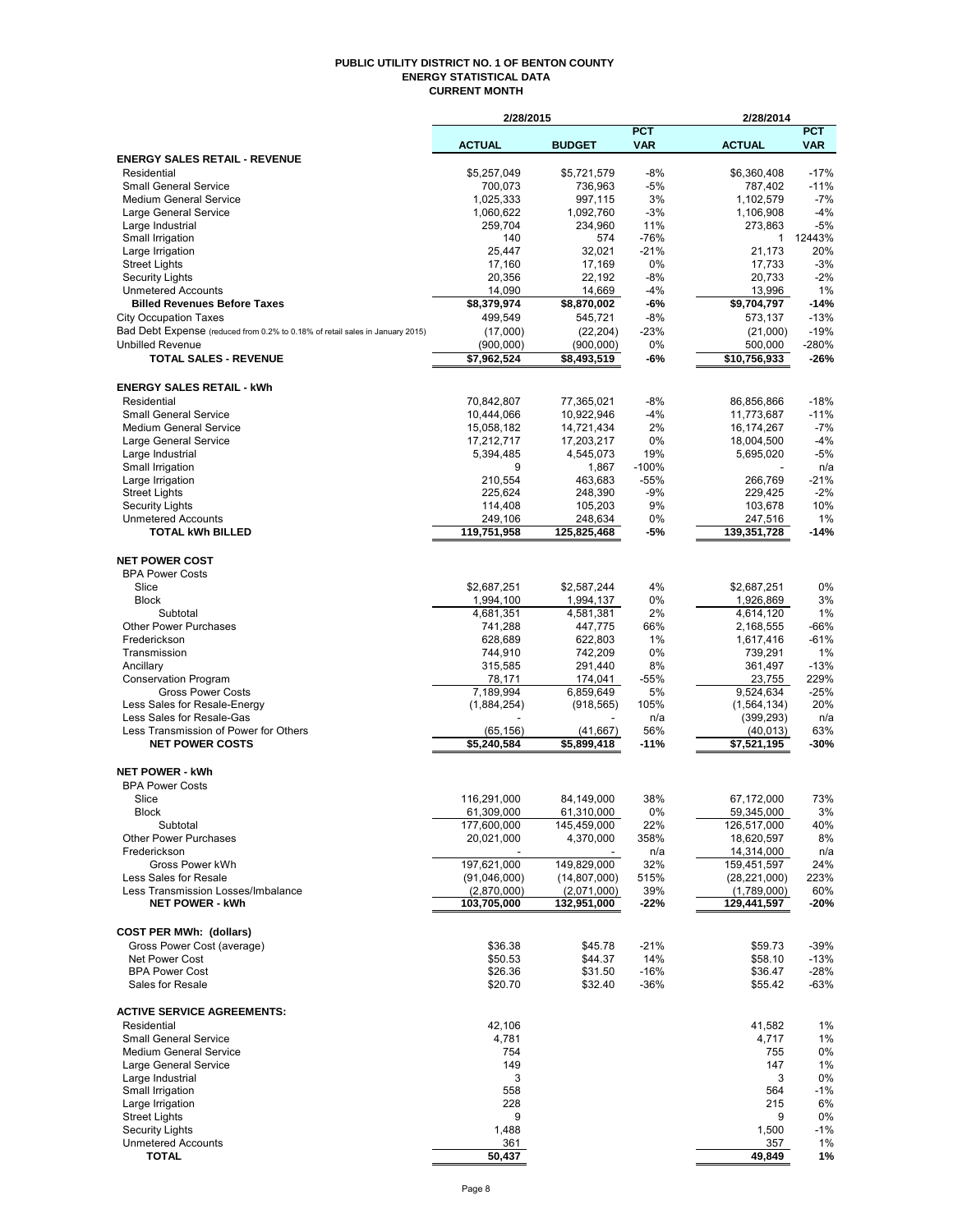#### **PUBLIC UTILITY DISTRICT NO. 1 OF BENTON COUNTY ENERGY STATISTICAL DATA YEAR TO DATE**

|                                                                               | 2/28/2015                  |                            |                          | 2/28/2014                  |                          |
|-------------------------------------------------------------------------------|----------------------------|----------------------------|--------------------------|----------------------------|--------------------------|
|                                                                               | <b>ACTUAL</b>              | <b>BUDGET</b>              | <b>PCT</b><br><b>VAR</b> | <b>ACTUAL</b>              | <b>PCT</b><br><b>VAR</b> |
| <b>ENERGY SALES RETAIL - REVENUE</b>                                          |                            |                            |                          |                            |                          |
| Residential                                                                   | \$11,268,848               | \$12.619.325               | $-11%$                   | \$13,002,785               | $-13%$                   |
| <b>Small General Service</b>                                                  | 1,456,261                  | 1,547,137                  | -6%                      | 1,586,732                  | $-8%$                    |
| <b>Medium General Service</b><br>Large General Service                        | 2,094,612                  | 2,228,800                  | -6%<br>$-11%$            | 2,199,947                  | $-5%$<br>$-2%$           |
| Large Industrial                                                              | 2,156,830<br>529,184       | 2,434,999<br>555.288       | $-5%$                    | 2,207,015<br>567,964       | $-7%$                    |
| Small Irrigation                                                              | 140                        | 1,064                      | $-87%$                   | 1                          | 12443%                   |
| Large Irrigation                                                              | 34,120                     | 51,044                     | $-33%$                   | 35,635                     | $-4%$                    |
| <b>Street Lights</b>                                                          | 34,317                     | 33,878                     | 1%                       | 35,467                     | $-3%$                    |
| <b>Security Lights</b>                                                        | 40,742                     | 44,386                     | $-8%$                    | 41,156                     | $-1%$                    |
| <b>Unmetered Accounts</b><br><b>Billed Revenues Before Taxes</b>              | 28,180<br>\$17,643,234     | 29,338<br>\$19,545,259     | $-4%$<br>$-10%$          | 27,993<br>\$19,704,694     | 1%<br>$-10%$             |
| <b>City Occupation Taxes</b>                                                  | 1,041,839                  | 1,199,246                  | $-13%$                   | 1,165,898                  | $-11%$                   |
| Bad Debt Expense (reduced from 0.2% to 0.18% of retail sales in January 2015) | (35,000)                   | (48, 794)                  | $-28%$                   | (43,000)                   | $-19%$                   |
| <b>Unbilled Revenue</b>                                                       | (800,000)                  | (800,000)                  | 0%                       | (500,000)                  | 60%                      |
| <b>TOTAL SALES - REVENUE</b>                                                  | \$17,850,073               | \$19,895,711               | $-10%$                   | \$20,327,592               | $-12%$                   |
| <b>ENERGY SALES RETAIL - kWh</b>                                              |                            |                            |                          |                            |                          |
| Residential                                                                   | 152,596,058                | 172,026,226                | $-11%$                   | 177,851,911                | $-14%$                   |
| <b>Small General Service</b><br><b>Medium General Service</b>                 | 21,717,713                 | 23,038,962                 | -6%<br>-3%               | 23,776,571                 | $-9%$<br>$-5%$           |
| Large General Service                                                         | 30,778,173<br>35,101,628   | 31,654,796<br>37,269,402   | $-6%$                    | 32,430,032<br>36,047,640   | $-3%$                    |
| Large Industrial                                                              | 10,991,980                 | 11,329,079                 | $-3%$                    | 11,898,075                 | $-8%$                    |
| Small Irrigation                                                              | 9                          | 4,315                      | -100%                    |                            | n/a                      |
| Large Irrigation                                                              | 425,086                    | 782,580                    | $-46%$                   | 514,097                    | $-17%$                   |
| <b>Street Lights</b>                                                          | 451,248                    | 496,726                    | $-9%$                    | 458,850                    | $-2%$                    |
| <b>Security Lights</b>                                                        | 228,859                    | 210,307                    | 9%                       | 207,356                    | 10%                      |
| <b>Unmetered Accounts</b>                                                     | 498.212                    | 497,268                    | 0%                       | 495,202                    | 1%                       |
| <b>TOTAL kWh BILLED</b>                                                       | 252,788,966                | 277,309,661                | -9%                      | 283,679,734                | $-11%$                   |
| <b>NET POWER COST</b>                                                         |                            |                            |                          |                            |                          |
| <b>BPA Power Costs</b><br>Slice                                               | \$5,374,502                | \$5,174,488                | 4%                       | \$5,374,777                | 0%                       |
| <b>Block</b>                                                                  | 4,119,891                  | 4,120,014                  | 0%                       | 3,961,880                  | 4%                       |
| Subtotal                                                                      | 9,494,393                  | 9,294,502                  | 2%                       | 9,336,657                  | 2%                       |
| <b>Other Power Purchases</b>                                                  | 1,640,948                  | 845,550                    | 94%                      | 3,037,076                  | $-46%$                   |
| Frederickson                                                                  | 1,245,020                  | 1,255,060                  | $-1%$                    | 3,247,273                  | -62%                     |
| Transmission                                                                  | 1,485,583                  | 1,484,417                  | 0%                       | 1,477,948                  | 1%                       |
| Ancillary                                                                     | 698,949                    | 615,785                    | 14%                      | 719,974                    | $-3%$                    |
| <b>Conservation Program</b><br><b>Gross Power Costs</b>                       | 92,412<br>14,657,305       | 348,083<br>13,843,397      | $-73%$<br>6%             | 63,895<br>17,882,823       | 45%<br>$-18%$            |
| Less Sales for Resale-Energy                                                  | (4,075,548)                | (2, 565, 942)              | 59%                      | (3,812,954)                | 7%                       |
| Less Sales for Resale-Gas                                                     |                            |                            | n/a                      | (399, 293)                 | n/a                      |
| Less Transmission of Power for Others                                         | (116, 749)                 | (83, 333)                  | 40%                      | (80, 613)                  | 45%                      |
| <b>NET POWER COSTS</b>                                                        | \$10,465,008               | \$11,194,122               | -7%                      | \$13,589,964               | $-23%$                   |
| <b>NET POWER - kWh</b>                                                        |                            |                            |                          |                            |                          |
| <b>BPA Power Costs</b>                                                        |                            |                            |                          |                            |                          |
| Slice<br>Block                                                                | 227,290,000<br>143,055,000 | 200,884,000<br>143,057,000 | 13%<br>0%                | 149,076,000<br>138,471,000 | 52%<br>3%                |
| Subtotal                                                                      | 370,345,000                | 343,941,000                | 8%                       | 287,547,000                | 29%                      |
| <b>Other Power Purchases</b>                                                  | 47,762,000                 | 9,941,000                  | 380%                     | 34,252,491                 | 39%                      |
| Frederickson                                                                  |                            |                            | n/a                      | 39,228,000                 | n/a                      |
| Gross Power kWh                                                               | 418,107,000                | 353,882,000                | 18%                      | 361,027,491                | 16%                      |
| Less Sales for Resale                                                         | (170, 355, 000)            | (53,635,000)               | 218%                     | (84,084,000)               | 103%                     |
| Less Transmission Losses/Imbalance<br><b>NET POWER - kWh</b>                  | (5,668,000)<br>242,084,000 | (5,211,000)<br>295,036,000 | 9%<br>$-18%$             | (4,833,000)<br>272,110,491 | 17%<br>$-11%$            |
| <b>COST PER MWh: (dollars)</b>                                                |                            |                            |                          |                            |                          |
| Gross Power Cost (average)                                                    | \$35.06                    | \$39.12                    | $-10%$                   | \$49.53                    | $-29%$                   |
| Net Power Cost                                                                | \$43.23                    | \$37.94                    | 14%                      | \$49.94                    | $-13%$                   |
| <b>BPA Power Cost</b>                                                         | \$25.64                    | \$27.02                    | -5%                      | \$32.47                    | $-21%$                   |
| Sales for Resale                                                              | \$23.92                    | \$32.15                    | -26%                     | \$45.35                    | $-47%$                   |
| <b>AVERAGE ACTIVE SERVICE AGREEMENTS:</b>                                     |                            |                            |                          |                            |                          |
| Residential                                                                   | 42,097                     |                            |                          | 41,579                     | 1%                       |
| <b>Small General Service</b><br><b>Medium General Service</b>                 | 4,781<br>755               |                            |                          | 4,716<br>756               | 1%                       |
| Large General Service                                                         | 149                        |                            |                          | 147                        | 0%<br>2%                 |
| Large Industrial                                                              | 3                          |                            |                          | 3                          | 0%                       |
| Small Irrigation                                                              | 559                        |                            |                          | 564                        | $-1%$                    |
| Large Irrigation                                                              | 227                        |                            |                          | 215                        | 6%                       |
| <b>Street Lights</b>                                                          | 9                          |                            |                          | 9                          | 0%                       |
| <b>Security Lights</b>                                                        | 1,489                      |                            |                          | 1,501                      | $-1%$                    |
| <b>Unmetered Accounts</b><br><b>TOTAL</b>                                     | 361<br>50,428              |                            |                          | 357<br>49,845              | 1%<br>1%                 |
|                                                                               |                            |                            |                          |                            |                          |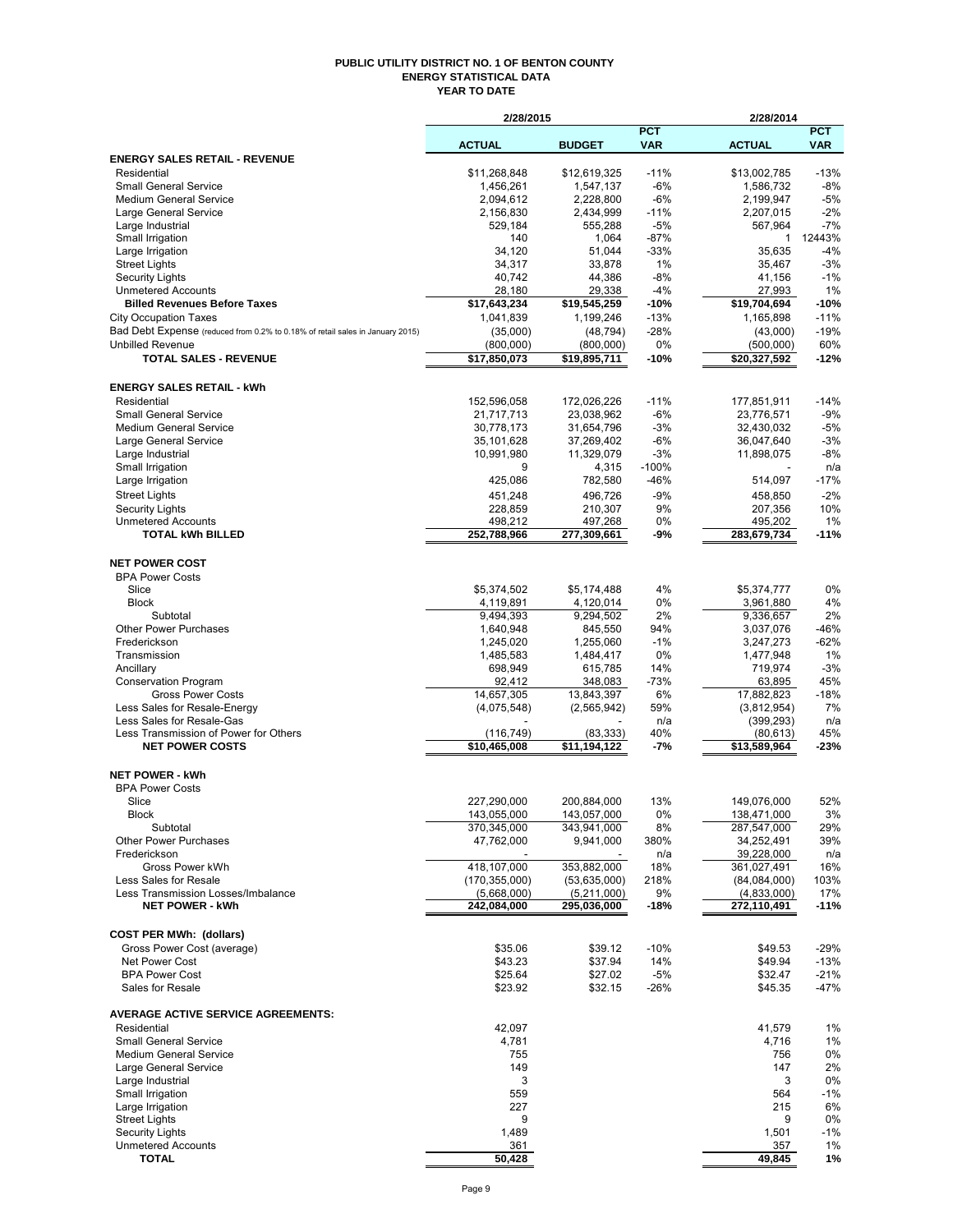#### **PUBLIC UTILITY DISTRICT NO. 1 OF BENTON COUNTY KWH SALES MONTHLY ACTIVITY**

|                              | January                       | February                 | March      | April      | May          | June       | July        | August     | September  | October    | November     | December       | Total                     |
|------------------------------|-------------------------------|--------------------------|------------|------------|--------------|------------|-------------|------------|------------|------------|--------------|----------------|---------------------------|
| <b>Residential</b>           |                               |                          |            |            |              |            |             |            |            |            |              |                |                           |
| 2011                         | 87,928,561                    | 74,994,510               | 66,362,298 | 56,496,440 | 44,658,070   | 38,780,815 | 45,214,732  | 49,562,439 | 53,301,689 | 40,235,412 | 51,381,140   | 79,037,233     | 687,953,339               |
| 2012                         | 88,212,383                    | 80,652,978               | 57,019,446 | 49,435,721 | 40,022,618   | 41,521,205 | 46,830,893  | 57,987,360 | 50,232,442 | 36,528,055 | 52,822,005   | 66,753,204     | 668,018,310               |
| 2013                         | 85,933,904                    | 77,488,047               | 56,513,417 | 48,071,841 | 41,520,865   | 42,301,535 | 51,932,912  | 59,463,795 | 53,272,213 | 41,006,176 | 52,879,427   | 87,502,483     | 697,886,615               |
| 2014                         | 90,995,045                    | 86,856,866               | 61,276,449 | 46,126,349 | 38,751,097   | 43,347,010 | 51,878,664  | 62,101,272 | 49,381,509 | 38,520,801 | 51, 127, 327 | 76,441,442     | 696,803,831               |
| 2015                         | 81,753,251                    | 70,842,807               |            |            |              |            |             |            |            |            |              |                | 152,596,058               |
| <b>Small General Service</b> |                               |                          |            |            |              |            |             |            |            |            |              |                |                           |
| 2011                         | 11,059,833                    | 10,192,630               | 9,181,231  | 9,382,413  | 9,157,991    | 9,277,162  | 10,078,685  | 10,533,804 | 10,921,485 | 9,047,075  | 8,522,751    | 10,983,138     | 118,338,198               |
| 2012                         | 11,620,253                    | 11,081,244               | 8,731,569  | 8,613,151  | 9,186,607    | 9,378,977  | 10,247,220  | 11,671,124 | 11,202,911 | 8,464,869  | 9,293,606    | 9,929,524      | 119,421,055               |
| 2013                         | 11,394,724                    | 10,700,711               | 8,862,866  | 8,958,701  | 9,285,161    | 9,833,210  | 10,896,923  | 12,097,199 | 11,379,590 | 8,965,721  | 9,306,967    | 11,245,947     | 122,927,720               |
| 2014                         | 12,002,884                    | 11,773,687               | 9,247,968  | 8,838,271  | 8,960,528    | 10,069,805 | 10,898,332  | 12,390,218 | 11,106,946 | 9,214,420  | 9,056,203    | 10,725,578     | 124,284,840               |
| 2015                         | 11,273,647                    | 10,444,066               |            |            |              |            |             |            |            |            |              |                | 21,717,713                |
|                              | <b>Medium General Service</b> |                          |            |            |              |            |             |            |            |            |              |                |                           |
| 2011                         | 15,884,076                    | 14,063,566               | 13,241,633 | 14,443,388 | 14, 171, 832 | 13,508,596 | 14,835,014  | 15,898,300 | 16,378,392 | 13,612,489 | 12,898,272   | 16,527,877     | 175,463,435               |
| 2012                         | 15,995,754                    | 14,843,947               | 12,863,785 | 13,464,357 | 13,553,914   | 14,103,136 | 14,973,817  | 16,437,847 | 16,513,370 | 14,079,820 | 14,709,116   | 14,459,816     | 175,998,679               |
| 2013                         | 15,375,716                    | 14,629,522               | 12,714,807 | 13,158,263 | 13,461,961   | 14,198,240 | 15,233,651  | 16,943,765 | 16,157,388 | 14,583,038 | 14,990,108   | 15,803,535     | 177,249,994               |
| 2014                         | 16,255,765                    | 16,174,267               | 13,320,761 | 13,438,288 | 13,403,247   | 14,808,800 | 15,526,971  | 17,145,841 | 15,985,439 | 15,533,136 | 14,950,232   | 15,501,055     | 182,043,802               |
| 2015                         | 15,719,991                    | 15,058,182               |            |            |              |            |             |            |            |            |              |                | 30,778,173                |
| <b>Large General Service</b> |                               |                          |            |            |              |            |             |            |            |            |              |                |                           |
| 2011                         | 16,667,038                    | 16,211,666               | 15,328,400 | 17,016,972 | 16,378,040   | 16,603,740 | 17,087,020  | 17,842,100 | 20,127,280 | 18,812,860 | 16,068,160   | 21,525,480     | 209,668,756               |
| 2012                         | 17,752,480                    | 17,246,280               | 15,614,938 | 17,276,652 | 17,948,285   | 17,269,044 | 17,262,035  | 20,169,040 | 19,875,000 | 19,266,300 | 20,172,401   | 17,524,790     | 217, 377, 245             |
| 2013                         | 18,363,206                    | 16,370,904               | 16,064,720 | 17,280,008 | 17,300,043   | 17,480,703 | 18,704,243  | 20,956,543 | 20,230,220 | 19,362,880 | 19,518,760   | 17,683,240     | 219,315,470               |
| 2014<br>2015                 | 18,043,140<br>17,888,911      | 18,004,500<br>17,212,717 | 16,529,440 | 16,641,080 | 17,175,060   | 18,408,820 | 19,689,940  | 21,264,420 | 21,006,340 | 21,502,220 | 19,841,340   | 18,573,000     | 226,679,300<br>35,101,628 |
| Large Industrial             |                               |                          |            |            |              |            |             |            |            |            |              |                |                           |
| 2011                         | 6,299,710                     | 4,802,485                | 6,254,835  | 4,856,705  | 6,011,530    | 5,928,790  | 6,292,475   | 6,387,425  | 5,827,005  | 3,302,090  | 2,967,790    | 6,479,970      | 65,410,810                |
| 2012                         | 6,484,220                     | 5,701,260                | 6,243,370  | 6,036,840  | 5,596,185    | 5,463,635  | 5,815,140   | 6,333,690  | 4,362,805  | 6,313,930  | 6,307,555    | 5,916,535      | 70,575,165                |
| 2013                         | 6,303,530                     | 5,690,550                | 5,970,720  | 6,363,470  | 6,331,645    | 6,273,940  | 6,074,935   | 6,052,520  | 3,037,994  | 6,374,590  | 4,922,960    | 6,405,925      | 69,802,779                |
| 2014                         | 6,203,055                     | 5,695,020                | 6,141,110  | 5,917,690  | 6,227,320    | 6,005,800  | 6,111,425   | 6,258,875  | 5,080,145  | 6,181,005  | 6,125,825    | 5,922,215      | 71,869,485                |
| 2015                         | 5,597,495                     | 5,394,485                |            |            |              |            |             |            |            |            |              |                | 10,991,980                |
| <b>Small Irrigation</b>      |                               |                          |            |            |              |            |             |            |            |            |              |                |                           |
| 2011                         | 3,723                         | 2,907                    | 337,065    | 903,922    | 1,753,860    | 2,125,131  | 2,842,380   | 3,157,391  | 2,260,605  | 1,098,718  | 113,937      | 6,895          | 14,606,534                |
| 2012                         | 98                            | 8                        | 300,470    | 947,657    | 2,146,900    | 2,179,098  | 3,052,837   | 3,270,042  | 2,207,181  | 1,058,286  | 2,284        | $\overline{7}$ | 15,164,868                |
| 2013                         | 101                           | $\overline{\phantom{a}}$ | 480,748    | 1,347,003  | 2,288,143    | 2,390,103  | 3,152,789   | 2,941,397  | 1,826,383  | 742,890    | 41,696       | 30             | 15,211,283                |
| 2014                         |                               |                          | 566,022    | 1,370,794  | 2,487,573    | 2,926,545  | 3,475,842   | 2,988,591  | 2,248,398  | 1,145,157  | (52)         |                | 17,208,870                |
| 2015                         |                               | 9                        |            |            |              |            |             |            |            |            |              |                | 9                         |
| Large Irrigation             |                               |                          |            |            |              |            |             |            |            |            |              |                |                           |
| 2011                         | 58,069                        | 431,210                  | 4,512,419  | 21,126,273 | 36,909,547   | 72,058,616 | 86,862,127  | 84,616,557 | 40,855,201 | 14,327,819 | 5,400,066    | 234,854        | 367,392,758               |
| 2012                         | 527,285                       | 661,067                  | 6,815,749  | 22,601,004 | 63,674,660   | 58,919,819 | 83,415,022  | 75,956,400 | 37,124,484 | 18,674,352 | 1,931,662    | 271,944        | 370,573,448               |
| 2013                         | 259,061                       | 415,476                  | 10,346,643 | 24,726,514 | 62,939,428   | 75,510,554 | 97,242,342  | 66,591,892 | 27,504,705 | 18,933,975 | 5,069,220    | (2, 131, 722)  | 387,408,088               |
| 2014<br>2015                 | 247,328<br>214,532            | 266,769<br>210,554       | 11,959,400 | 40,053,677 | 68,929,139   | 94,789,557 | 102,773,871 | 67,085,339 | 38,117,908 | 27,773,132 | 3,179,515    | 258,931        | 455,434,566<br>425,086    |
|                              |                               |                          |            |            |              |            |             |            |            |            |              |                |                           |
| <b>Street Lights</b><br>2011 | 447,437                       | 447,617                  | 447,617    | 447,905    | 447,905      | 471,089    | 471,071     | 469,991    | 469,991    | 470,063    | 470,675      | 470,680        | 5,532,041                 |
| 2012                         | 432,872                       | 432,872                  | 398,337    | 356,249    | 346,935      | 339,628    | 339,628     | 327,569    | 309,982    | 300,873    | 285,170      | 266,257        | 4,136,372                 |
| 2013                         | 229,267                       | 229,267                  | 229,161    | 229,161    | 229,161      | 229,161    | 229,161     | 229,209    | 229,209    | 229,245    | 229,395      | 229,425        | 2,750,822                 |
| 2014                         | 229,425                       | 229,425                  | 229,515    | 229,515    | 225,070      | 224,939    | 225,064     | 225,640    | 225,514    | 225,514    | 225,298      | 225,586        | 2,720,505                 |
| 2015                         | 225,624                       | 225,624                  |            |            |              |            |             |            |            |            |              |                | 451,248                   |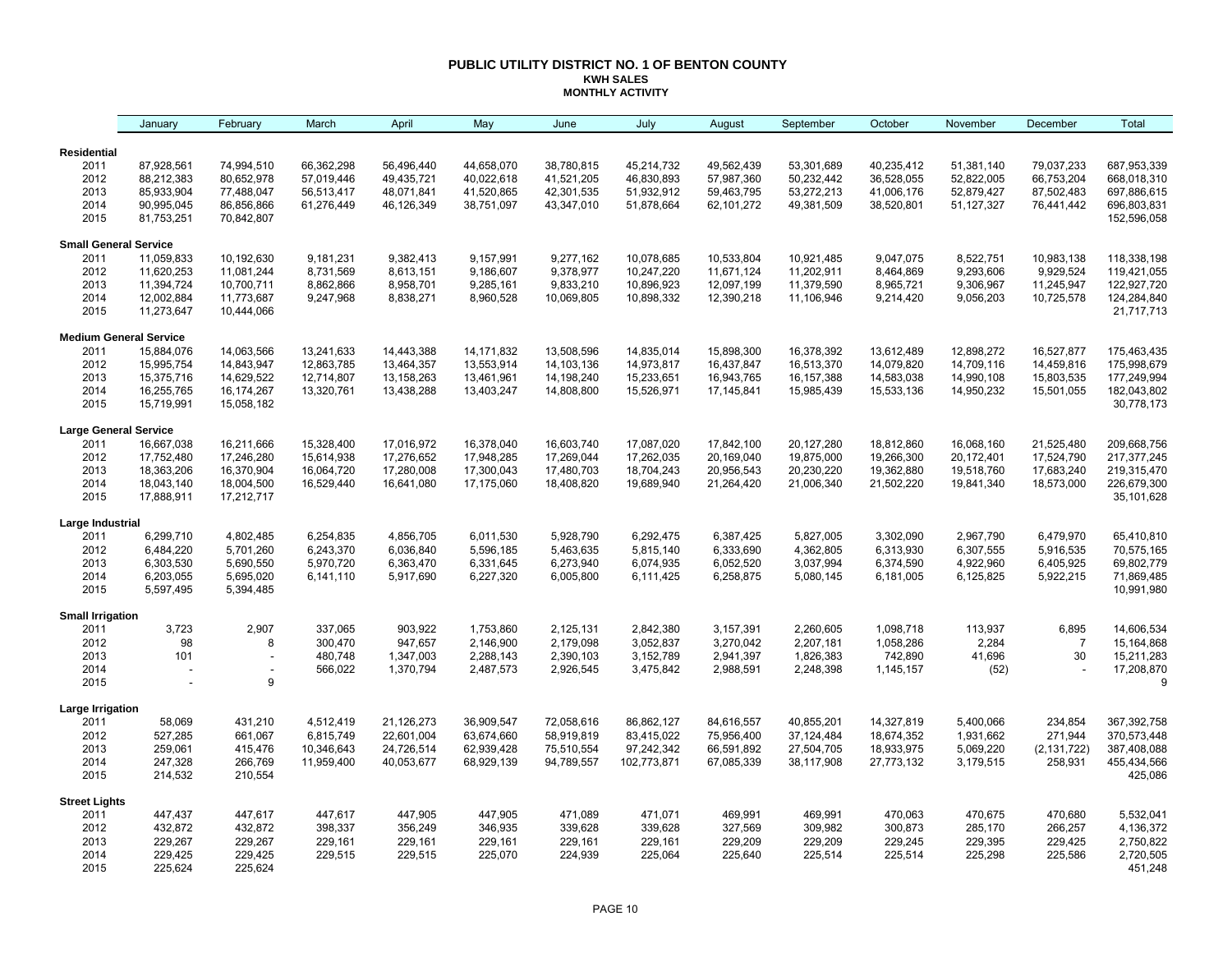#### **PUBLIC UTILITY DISTRICT NO. 1 OF BENTON COUNTY KWH SALES MONTHLY ACTIVITY**

|                        | January     | February    | March       | April       | May         | June        | July        | August      | September     | October     | November    | December    | Total        |
|------------------------|-------------|-------------|-------------|-------------|-------------|-------------|-------------|-------------|---------------|-------------|-------------|-------------|--------------|
| <b>Security Lights</b> |             |             |             |             |             |             |             |             |               |             |             |             |              |
| 2011                   | 90,387      | 90,567      | 90,675      | 90,675      | 90,747      | 91,323      | 90,855      | 90,207      | 90,315        | 90,315      | 90,315      | 90,459      | 1,086,840    |
| 2012                   | 90,387      | 90,459      | 90,387      | 90,423      | 90,135      | 90,099      | 90,135      | 90,135      | 90,135        | 90,873      | 90,765      | 89,811      | 1,083,744    |
| 2013                   | 104,964     | 104,964     | 105,351     | 105,258     | 105,222     | 105,163     | 105,163     | 104,948     | 104,561       | 104,346     | 103,807     | 103,678     | 1,257,425    |
| 2014                   | 103,678     | 103,678     | 103,420     | 103,377     | 103,334     | 103,248     | 103,476     | 114,623     | 114,494       | 114,494     | 114,444     | 114,430     | 1,296,696    |
| 2015                   | 114,451     | 114,408     |             |             |             |             |             |             |               |             |             |             | 228,859      |
| <b>Unmetered</b>       |             |             |             |             |             |             |             |             |               |             |             |             |              |
| 2011                   | 243,193     | 243,193     | 243,193     | 243,193     | 242,209     | 242,209     | 242,324     | 242,154     | 242,154       | 242,154     | 241,579     | 241,464     | 2,909,019    |
| 2012                   | 241,464     | 241,464     | 244,466     | 244,466     | 244,466     | 244,472     | 244,472     | 244,472     | 244,472       | 244,472     | 244,472     | 244,472     | 2,927,630    |
| 2013                   | 243,914     | 245,210     | 246,506     | 246,506     | 247,676     | 247,676     | 247,676     | 247,676     | 247,676       | 247,676     | 247,676     | 247,686     | 2,963,554    |
| 2014                   | 247,686     | 247,516     | 247,516     | 247,516     | 248,246     | 248,246     | 248,246     | 249,106     | 249,106       | 249,106     | 249,106     | 249,106     | 2,980,502    |
| 2015                   | 249,106     | 249,106     |             |             |             |             |             |             |               |             |             |             | 498,212      |
| <b>Total</b>           |             |             |             |             |             |             |             |             |               |             |             |             |              |
| 2011                   | 138,682,027 | 121,480,351 | 115,999,366 | 125,007,886 | 129,821,731 | 159,087,471 | 184,016,683 | 188,800,368 | 150,474,117   | 101,238,995 | 98,154,685  | 135,598,050 | 648,361,730  |
| 2012                   | 141,357,196 | 130,951,579 | 108,322,517 | 119,066,520 | 152,810,705 | 149,509,113 | 182,271,199 | 192,487,679 | 142, 162, 782 | 105,021,830 | 105,859,036 | 115,456,360 | 645,276,516  |
| 2013                   | 138,208,387 | 125,874,651 | 111,534,939 | 120,486,725 | 153,709,305 | 168,570,285 | 203,819,795 | 185,628,944 | 133,989,939   | 110,550,537 | 107,310,016 | 137,090,227 | 696,773,750  |
| 2014                   | 144,328,006 | 139,351,728 | 119,621,601 | 132,966,557 | 156,510,614 | 190,932,770 | 210,931,831 | 189,823,925 | 143,515,799   | 120,458,985 | 104,869,238 | 128,011,343 | ,781,322,397 |
| 2015                   | 133,037,008 | 119,751,958 |             |             |             |             |             |             |               |             |             |             | 252,788,966  |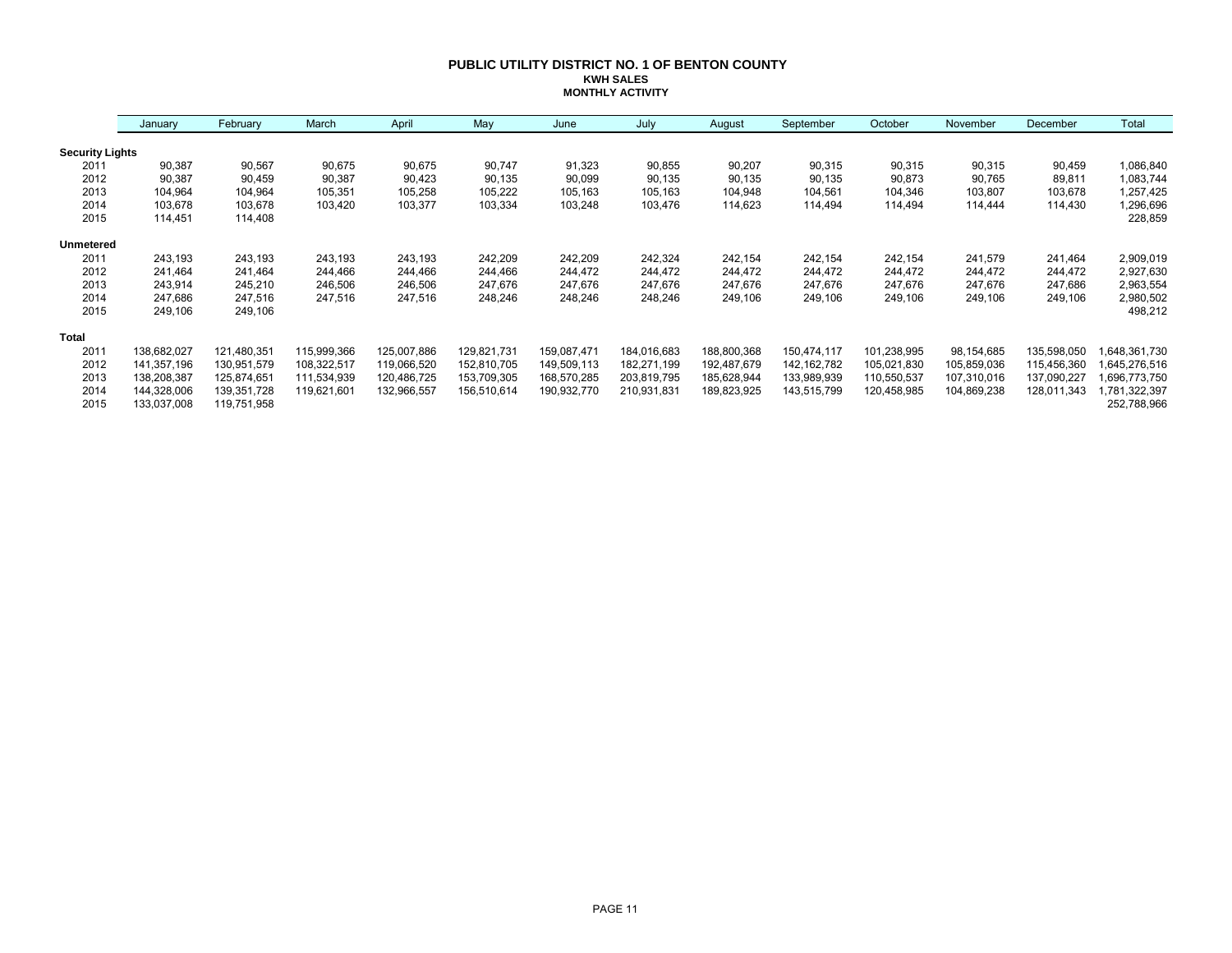## **PUBLIC UTILITY DISTRICT NO. 1 OF BENTON COUNTY CAPITAL ADDITIONS AND RETIREMENTS CURRENT MONTH**

|                                                       | <b>BALANCE</b>           |                                            |                          | <b>BALANCE</b>           |
|-------------------------------------------------------|--------------------------|--------------------------------------------|--------------------------|--------------------------|
|                                                       | 1/31/2015                | <b>ADDITIONS</b>                           | <b>RETIREMENTS</b>       | 2/28/2015                |
| <b>INTANGIBLE PLANT:</b>                              |                          |                                            |                          |                          |
| Organizations                                         | \$28,379                 | \$0                                        | \$0                      | \$28,379                 |
| Franchises & Consents                                 | 10,022                   |                                            |                          | 10,022                   |
| Miscellaneous & Intangible Plant                      | 29,078                   | $\overline{\phantom{a}}$                   | $\overline{\phantom{a}}$ | 29,078                   |
| <b>TOTAL</b>                                          | 67,480                   | $\blacksquare$                             |                          | 67,480                   |
| <b>GENERATION PLANT:</b>                              |                          |                                            |                          |                          |
| Land & Land Rights                                    |                          |                                            |                          |                          |
| Structures & Improvements                             | 1,141,911                |                                            |                          | 1,141,911                |
| <b>Fuel Holders &amp; Accessories</b>                 |                          |                                            |                          |                          |
| <b>Other Electric Generation</b>                      | 261,940                  |                                            |                          | 261,940                  |
| <b>Accessory Electric Equipment</b>                   |                          |                                            |                          |                          |
| Miscellaneous Power Plant Equipment<br><b>TOTAL</b>   | 1,403,851                | $\overline{\phantom{a}}$<br>$\blacksquare$ |                          | $\overline{1,}403,851$   |
|                                                       |                          |                                            |                          |                          |
| <b>TRANSMISSION PLANT:</b>                            |                          |                                            |                          |                          |
| Land & Land Rights                                    | 156,400                  |                                            |                          | 156,400                  |
| Clearing Land & Right Of Ways                         | 25,544                   |                                            |                          | 25,544                   |
| <b>Transmission Station Equipment</b>                 | 832,047                  |                                            |                          | 832,047                  |
| <b>Towers &amp; Fixtures</b>                          |                          |                                            |                          |                          |
| Poles & Fixtures                                      | 3,976,615                |                                            |                          | 3,976,615                |
| Overhead Conductor & Devices                          | 3,021,163                |                                            |                          | 3,021,163                |
| <b>TOTAL</b>                                          | 8,011,769                |                                            |                          | 8,011,769                |
| <b>DISTRIBUTION PLANT:</b>                            |                          |                                            |                          |                          |
| Land & Land Rights                                    | 1,616,440                | 2,044                                      |                          | 1,618,484                |
| Structures & Improvements                             | 290,439                  |                                            |                          | 290,439                  |
| <b>Station Equipment</b>                              | 37,209,493               |                                            |                          | 37,209,493               |
| Poles, Towers & Fixtures                              | 18,694,702               | 35,165                                     | (5,863)                  | 18,724,004               |
| Overhead Conductor & Devices                          | 11,757,037               | 4,623                                      | (436)                    | 11,761,225               |
| <b>Underground Conduit</b>                            | 31,707,543               | 33,457                                     | (4, 138)                 | 31,736,861               |
| Underground Conductor & Devices                       | 41,447,363               | 192,706                                    | (121, 448)               | 41,518,621               |
| <b>Line Transformers</b>                              | 27,635,906               | 255,902                                    | (44, 822)                | 27,846,986               |
| Services-Overhead                                     | 2,888,721                | 4,622                                      | (893)                    | 2,892,450                |
| Services-Underground                                  | 18, 155, 523             | 55,108                                     | (2,821)                  | 18,207,810               |
| Meters                                                | 10,245,331               | 5,971                                      | $\overline{\phantom{a}}$ | 10,251,301               |
| Security Lighting                                     | 876,674                  | 577                                        | (305)                    | 876,946                  |
| <b>Street Lighting</b>                                | 761,403                  |                                            |                          | 761,403                  |
| <b>SCADA System</b><br><b>TOTAL</b>                   | 2,016,637<br>205,303,211 | 590,175                                    | (180, 726)               | 2,016,637<br>205,712,660 |
|                                                       |                          |                                            |                          |                          |
| <b>GENERAL PLANT:</b>                                 |                          |                                            |                          |                          |
| Land & Land Rights                                    | 1,130,759                |                                            |                          | 1,130,759                |
| Structures & Improvements                             | 18,229,463               | 6,444                                      |                          | 18,235,906               |
| Information Systems & Technology                      | 15,575,535               |                                            |                          | 15,575,535               |
| <b>Transportation Equipment</b>                       | 7,004,663                |                                            |                          | 7,004,663                |
| <b>Stores Equipment</b>                               | 54,108                   |                                            |                          | 54,108                   |
| Tools, Shop & Garage Equipment                        | 454,973                  |                                            |                          | 454,973                  |
| Laboratory Equipment                                  | 535,877                  |                                            |                          | 535,877                  |
| <b>Communication Equipment</b>                        | 2,400,115                |                                            |                          | 2,400,115                |
| <b>Broadband Equipment</b><br>Miscellaneous Equipment | 17,889,076               | 55,405                                     |                          | 17,944,482               |
|                                                       | 1,120,461                |                                            |                          | 1,120,461                |
| <b>Other Capitalized Costs</b><br><b>TOTAL</b>        | 11,213,696<br>75,608,726 | 16,985<br>78,834                           |                          | 11,230,681<br>75,687,559 |
|                                                       |                          |                                            |                          |                          |
| TOTAL ELECTRIC PLANT ACCOUNTS                         | 290,395,037              | 669,009                                    | (180, 726)               | 290,883,320              |
| <b>PLANT HELD FOR FUTURE USE</b>                      | 388,589                  |                                            |                          | 388,589                  |
| <b>CONSTRUCTION WORK IN PROGRESS</b>                  | 1,628,525                | 201,397                                    |                          | 1,829,923                |
| <b>TOTAL CAPITAL</b>                                  | \$292,412,151            | \$870,406                                  | (\$180,726)              | \$293,101,831            |
|                                                       |                          |                                            |                          |                          |

PAGE 12

**\$1,185,852 Budget**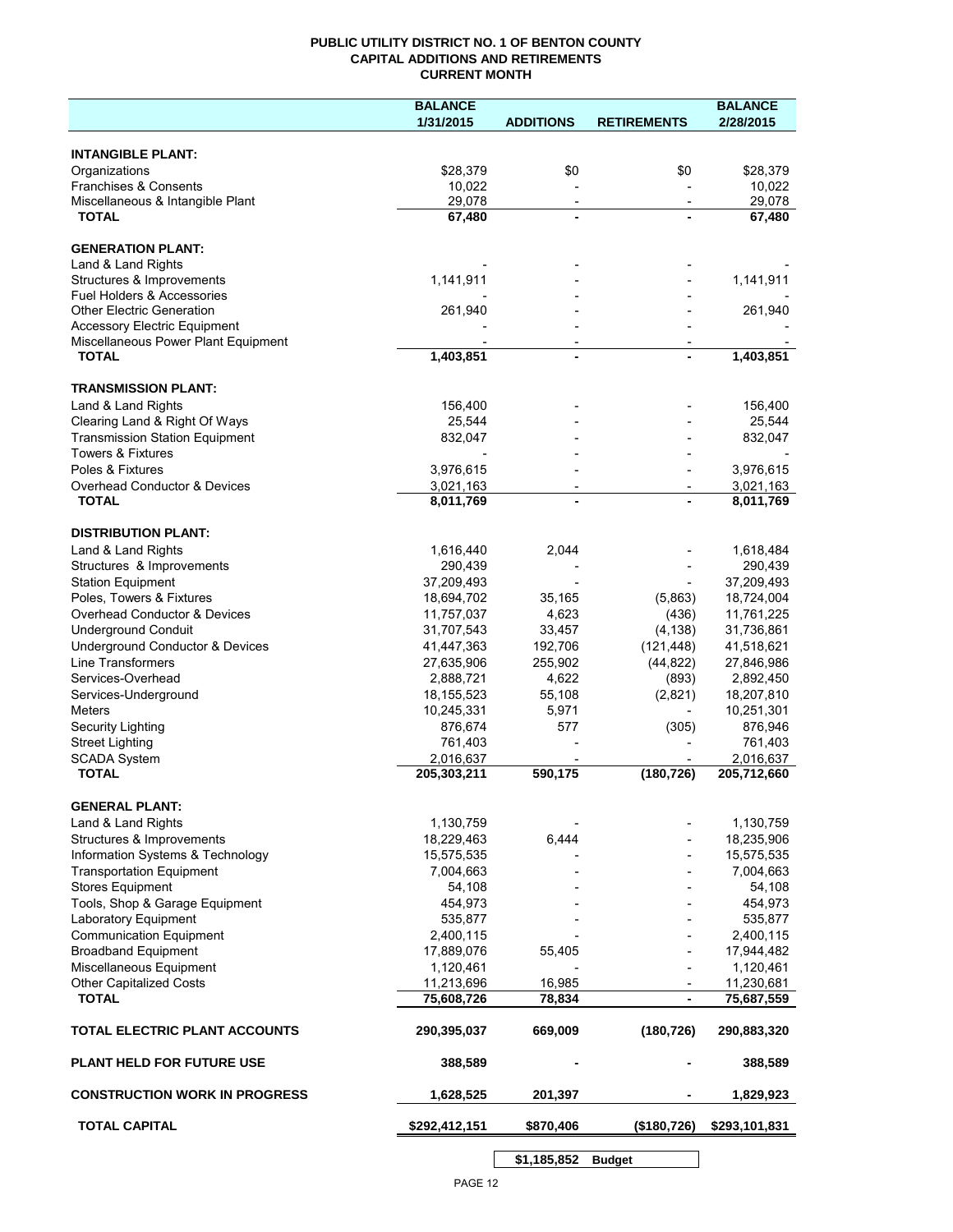## **PUBLIC UTILITY DISTRICT NO. 1 OF BENTON COUNTY CAPITAL ADDITIONS AND RETIREMENTS YEAR TO DATE**

|                                         | <b>BALANCE</b> |                          |                          | <b>BALANCE</b> |
|-----------------------------------------|----------------|--------------------------|--------------------------|----------------|
|                                         | 12/31/2013     | <b>ADDITIONS</b>         | <b>RETIREMENTS</b>       | 2/28/2015      |
|                                         |                |                          |                          |                |
| <b>INTANGIBLE PLANT:</b>                |                |                          |                          |                |
| Organizations                           | \$28,379       | \$0                      | \$0                      | \$28,379       |
| Franchises & Consents                   | 10,022         |                          |                          | 10,022         |
| Miscellaneous & Intangible Plant        | 29,078         | $\overline{\phantom{a}}$ | $\overline{\phantom{a}}$ | 29,078         |
| <b>TOTAL</b>                            | 67,480         |                          |                          | 67,480         |
| <b>GENERATION PLANT:</b>                |                |                          |                          |                |
| Land & Land Rights                      |                |                          |                          |                |
| Structures & Improvements               | 1,141,911      |                          |                          | 1,141,911      |
| Fuel Holders & Accessories              |                |                          |                          |                |
| <b>Other Electric Generation</b>        | 261,940        |                          |                          | 261,940        |
| <b>Accessory Electric Equipment</b>     |                |                          |                          |                |
| Miscellaneous Power Plant Equipment     |                |                          |                          |                |
| <b>TOTAL</b>                            | 1,403,851      | $\overline{a}$           |                          | 1,403,851      |
|                                         |                |                          |                          |                |
| <b>TRANSMISSION PLANT:</b>              |                |                          |                          |                |
| Land & Land Rights                      | 156,400        |                          |                          | 156,400        |
| Clearing Land & Right Of Ways           | 25,544         |                          |                          | 25,544         |
| <b>Transmission Station Equipment</b>   | 832,047        |                          |                          | 832,047        |
| <b>Towers &amp; Fixtures</b>            |                |                          |                          |                |
| Poles & Fixtures                        | 3,974,373      | 2,500                    | (259)                    | 3,976,615      |
| <b>Overhead Conductor &amp; Devices</b> | 3,010,644      | 24,392                   | (13, 873)                | 3,021,163      |
| <b>TOTAL</b>                            | 7,999,008      | 26,892                   | (14, 131)                | 8,011,769      |
|                                         |                |                          |                          |                |
| <b>DISTRIBUTION PLANT:</b>              |                |                          |                          |                |
| Land & Land Rights                      | 1,615,066      | 3,418                    |                          | 1,618,484      |
| Structures & Improvements               | 290,439        |                          |                          | 290,439        |
| <b>Station Equipment</b>                | 37,209,104     | 388                      |                          | 37,209,493     |
| Poles, Towers & Fixtures                | 18,688,917     | 43,866                   | (8,779)                  | 18,724,004     |
| Overhead Conductor & Devices            | 11,758,715     | 13,756                   | (11,246)                 | 11,761,225     |
| <b>Underground Conduit</b>              | 31,642,484     | 110,931                  | (16, 553)                | 31,736,861     |
| Underground Conductor & Devices         | 41,409,423     | 241,162                  | (131, 965)               | 41,518,621     |
| Line Transformers                       | 27,565,110     | 326,697                  | (44, 822)                | 27,846,986     |
| Services-Overhead                       | 2,885,875      | 9,030                    | (2, 455)                 | 2,892,450      |
| Services-Underground                    | 18,107,312     | 108,961                  | (8, 463)                 | 18,207,810     |
| Meters                                  | 10,226,191     | 25,110                   |                          | 10,251,301     |
| Security Lighting                       | 876,499        | 1,057                    | (610)                    | 876,946        |
| <b>Street Lighting</b>                  | 761,403        |                          |                          | 761,403        |
| <b>SCADA System</b>                     | 2,007,957      | 8,681                    |                          | 2,016,637      |
| <b>TOTAL</b>                            | 205,044,497    | 893,057                  | (224, 894)               | 205,712,660    |
|                                         |                |                          |                          |                |
| <b>GENERAL PLANT:</b>                   |                |                          |                          |                |
| Land & Land Rights                      | 1,130,759      |                          |                          | 1,130,759      |
| Structures & Improvements               | 18,229,463     | 6,444                    |                          | 18,235,906     |
| Information Systems & Technology        | 15,412,631     | 162,904                  |                          | 15,575,535     |
| <b>Transportation Equipment</b>         | 7,004,663      |                          |                          | 7,004,663      |
| <b>Stores Equipment</b>                 | 54,108         |                          |                          | 54,108         |
| Tools, Shop & Garage Equipment          | 454,973        |                          |                          | 454,973        |
| Laboratory Equipment                    | 516,309        | 19,568                   |                          | 535,877        |
| <b>Communication Equipment</b>          | 2,400,115      |                          |                          | 2,400,115      |
| <b>Broadband Equipment</b>              | 17,844,162     | 100,319                  |                          | 17,944,482     |
| Miscellaneous Equipment                 | 1,120,461      |                          |                          | 1,120,461      |
| Other Capitalized Costs                 | 11,208,952     | 21,729                   |                          | 11,230,681     |
| <b>TOTAL</b>                            | 75,376,596     | 310,964                  | $\blacksquare$           | 75,687,559     |
|                                         |                |                          |                          |                |
| TOTAL ELECTRIC PLANT ACCOUNTS           | 289,891,432    | 1,230,913                | (239, 025)               | 290,883,320    |
| <b>PLANT HELD FOR FUTURE USE</b>        | 388,589        |                          |                          | 388,589        |
|                                         |                |                          |                          |                |
| <b>CONSTRUCTION WORK IN PROGRESS</b>    | 1,502,261      | 327,661                  |                          | 1,829,923      |
| <b>TOTAL CAPITAL</b>                    | \$291,782,282  | \$1,558,574              | (\$239,025)              | \$293,101,831  |
|                                         |                | \$2,247,036              | <b>Budget</b>            |                |
|                                         |                |                          |                          |                |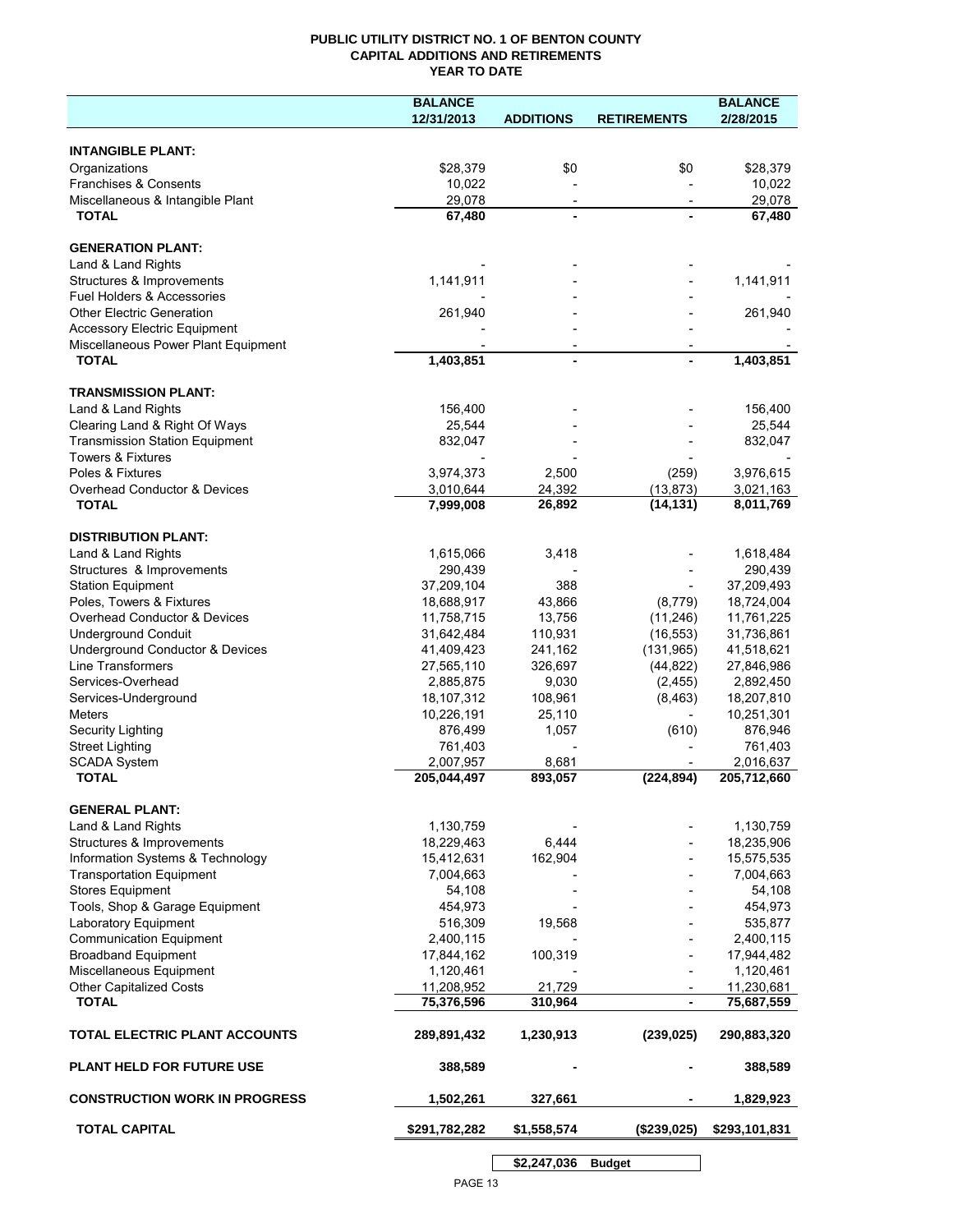## **PUBLIC UTILITY DISTRICT NO. 1 OF BENTON COUNTY STATEMENT OF CASH FLOWS**

|                                                                                                      | <b>YTD</b><br>2/28/2015  | <b>Monthly</b><br>2/28/2015 |
|------------------------------------------------------------------------------------------------------|--------------------------|-----------------------------|
| <b>CASH FLOWS FROM OPERATING ACTIVITIES</b>                                                          |                          |                             |
| Cash Received from Customers and Counterparties                                                      | \$14,173,141             | \$1,655,244                 |
| Cash Paid to Suppliers and Counterparties                                                            | (5,494,981)              | 3,393,499                   |
| Cash Paid to Employees<br><b>Taxes Paid</b>                                                          | (1,972,074)              | (1,015,511)                 |
| <b>Net Cash Provided by Operating Activities</b>                                                     | (1,449,189)<br>5,256,897 | (933, 584)<br>\$3,099,648   |
|                                                                                                      |                          |                             |
| <b>CASH FLOWS FROM NONCAPITAL FINANCING ACTIVITIES</b>                                               |                          |                             |
| Other Interest Expense<br>Net Cash Used by Noncapital Financing Activities                           | (14, 444)<br>(14, 444)   | (9, 444)<br>(9, 444)        |
| <b>CASH FLOWS FROM CAPITAL AND RELATED FINANCING ACTIVITIES</b>                                      |                          |                             |
| <b>Acquisition of Capital Assets</b>                                                                 | (1,513,190)              | (846, 232)                  |
| Proceeds from Sale of Revenue Bonds                                                                  |                          |                             |
| Cash Defeasance Principal and Interest                                                               |                          |                             |
| <b>Bond Principal Paid</b>                                                                           |                          |                             |
| <b>Bond Interest Paid</b><br><b>Capital Contributions</b>                                            | 119,627                  | 64,301                      |
| Sale of Assets                                                                                       | 9,756                    | 3,148                       |
| Net Cash Used by Capital and Related Financing Activities                                            | (1, 383, 807)            | (\$778,783)                 |
| <b>CASH FLOWS FROM INVESTING ACTIVITIES</b>                                                          |                          |                             |
| Interest Income                                                                                      | 13,871                   | 3,643                       |
| Proceeds from Sale of Investments                                                                    | 1,999,500                |                             |
| Purchase of Investments<br>Joint Venture Net Revenue (Expense)                                       | (1,000,000)              |                             |
| <b>Net Cash Provided by Investing Activities</b>                                                     | 1,013,371                | \$3,643                     |
| <b>NET INCREASE (DECREASE) IN CASH</b>                                                               | 4,872,017                | \$2,315,064                 |
| <b>CASH BALANCE, BEGINNING</b>                                                                       | \$25,640,377             | 28,197,330                  |
| <b>CASH BALANCE, ENDING</b>                                                                          | \$30,512,394             | 30,512,394                  |
|                                                                                                      |                          |                             |
| <b>RECONCILIATION OF NET OPERATING INCOME TO NET</b><br><b>CASH PROVIDED BY OPERATING ACTIVITIES</b> |                          |                             |
| <b>Net Operating Revenues</b>                                                                        | \$33,271                 | (\$988,144)                 |
| Adjustments to reconcile net operating income to net cash                                            |                          |                             |
| provided by operating activities:<br>Depreciation & Amortization                                     | 2,342,225                | 1,166,558                   |
| <b>Unbilled Revenues</b>                                                                             | 800,000                  | 900,000                     |
| Misellaneous Other Revenue & Receipts                                                                | 41                       | 10                          |
| Decrease (Increase) in Accounts Receivable                                                           | 957.660                  | 755,244                     |
| Decrease (Increase) in BPA Prepay Receivable<br>Decrease (Increase) in Inventories                   | 100,000<br>89,306        | 50,000<br>128,316           |
| Decrease (Increase) in Prepaid Expenses                                                              | (254, 967)               | (311,591)                   |
| Decrease (Increase) in Wholesale Power Receivable                                                    | 219,614                  | 51,051                      |
| Decrease (Increase) in Miscellaneous Assets                                                          | (175, 645)               | (126, 627)                  |
| Decrease (Increase) in Prepaid Expenses and Other Charges                                            | 741,520                  | 351,210                     |
| Decrease (Increase) in Deferred Derivative Outflows                                                  |                          |                             |
| Increase (Decrease) in Deferred Derivative Inflows<br>Increase (Decrease) in Warrants Outstanding    | (645, 121)<br>391,213    | (303,010)<br>526,633        |
| Increase (Decrease) in Accounts Payable                                                              | (213, 395)               | 840,961                     |
| Increase (Decrease) in Accrued Taxes Payable                                                         | 717,008                  | 98,964                      |
| Increase (Decrease) in Customer Deposits                                                             | 9,131                    | (2,689)                     |
| Increase (Decrease) in BPA Prepay Incentive Credit                                                   | (26, 876)                | (13, 438)                   |
| Increase (Decrease) in Other Current Liabilities                                                     | 98,978                   | (54, 891)                   |
| Increase (Decrease) in Other Credits                                                                 | 72,934                   | 31,091                      |
| Net Cash Provided by (Used by) Operating Activities                                                  | \$5,256,897              | \$3,099,648                 |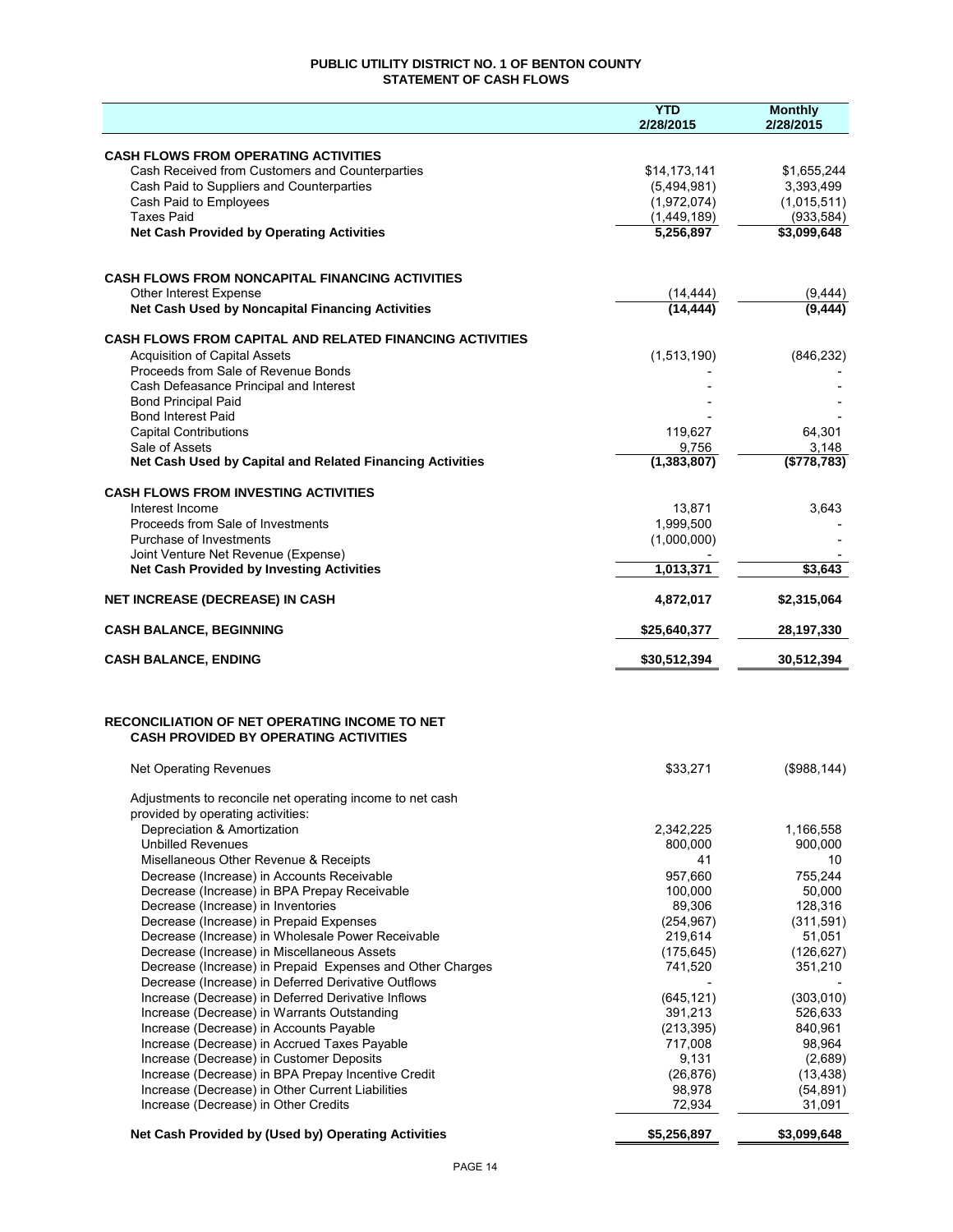### **PUBLIC UTILITY DISTRICT NO. 1 OF BENTON COUNTY WEATHER STATISTICS February 28, 2015**



|        | <b>Average Precipitation</b> |                   |       |       |      |      |      |      |      |      |      |      |        |
|--------|------------------------------|-------------------|-------|-------|------|------|------|------|------|------|------|------|--------|
| Year   | Jan                          | Feb               | March | April | May  | June | July | Aug  | Sept | Oct  | Nov  | Dec  | Annual |
| Normal | 0.94                         | 0.70              | 0.57  | 0.55  | 0.51 | 0.51 | 0.23 | 0.18 | 0.31 | 0.49 | 0.95 | 1.20 | 7.14   |
| 2015   | 0.67                         | 0.42              |       |       |      |      |      |      |      |      |      |      | 1.09   |
| 2014   | 0.37                         | 1.12 <sub>1</sub> | .00   | 0.38  | 0.24 | 0.26 | 0.04 | 0.88 | 0.16 | 0.77 | 0.38 | 0.93 | 6.53   |



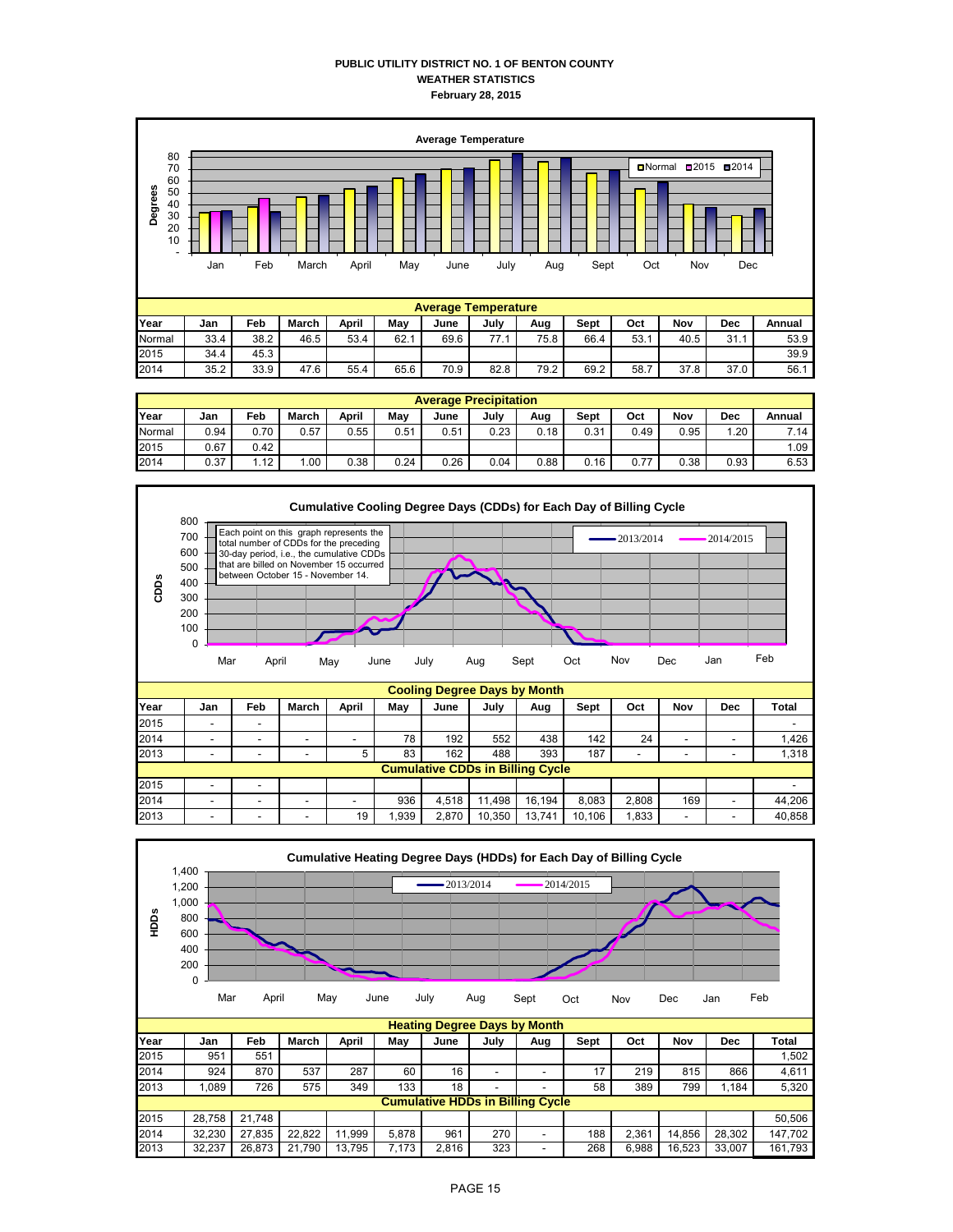#### **PUBLIC UTILITY DISTRICT NO. 1 OF BENTON COUNTY BROADBAND SUMMARY**

#### *February Highlights*

Simplot in Prosser is now connected to the fiber on a three year term, 10Mbps service. Numerica upgraded to a 100Mbps service and their renewed contract for three years. Desert Winds Wireless upgraded from 500Mbps to Gig service at their location on Badger Mountain. Noel disconnected their 10G service between their Kennewick POP and Franklin Hut.

|                                                                                                                                    | <b>ACTUALS</b>           |                          |                          |                          |              |     |      |      |               |             |     |            |            |            |                                  |                             |
|------------------------------------------------------------------------------------------------------------------------------------|--------------------------|--------------------------|--------------------------|--------------------------|--------------|-----|------|------|---------------|-------------|-----|------------|------------|------------|----------------------------------|-----------------------------|
|                                                                                                                                    | 2015 Budget              | Jan                      | Feb                      | <b>March</b>             | <b>April</b> | May | June | July | <b>August</b> | <b>Sept</b> | Oct | <b>Nov</b> | <b>Dec</b> | <b>YTD</b> | <b>Budget</b><br><b>Variance</b> | <b>Inception</b><br>to Date |
| <b>OPERATING REVENUES</b>                                                                                                          |                          |                          |                          |                          |              |     |      |      |               |             |     |            |            |            |                                  |                             |
| Ethernet                                                                                                                           | 1,626,858                | \$126,560                | \$117,616                |                          |              |     |      |      |               |             |     |            |            | \$244,175  | 1,382,683                        |                             |
| <b>TDM</b>                                                                                                                         | 146,284                  | 12,031                   | 12,031                   |                          |              |     |      |      |               |             |     |            |            | \$24,062   | 122,222                          |                             |
| Wireless                                                                                                                           | $\overline{\phantom{a}}$ | 39                       | 39                       |                          |              |     |      |      |               |             |     |            |            | \$78       | (78)                             |                             |
| Co-Location                                                                                                                        | $\overline{\phantom{a}}$ | $\sim$                   |                          |                          |              |     |      |      |               |             |     |            |            | \$0        |                                  |                             |
| Internet Transport Service                                                                                                         | 136,140                  | 10,295                   | 10,295                   |                          |              |     |      |      |               |             |     |            |            | \$20,590   | 115,550                          |                             |
| <b>Fixed Wireless</b>                                                                                                              | 97,376                   | 7,646                    | 7,600                    |                          |              |     |      |      |               |             |     |            |            | \$15,246   | 82,130                           |                             |
| Broadband Revenue - Other                                                                                                          | 276,242                  | 23,470                   | 34,162                   |                          |              |     |      |      |               |             |     |            |            | \$57,632   | 218,610                          |                             |
| Subtotal                                                                                                                           | 2,282,900                | 180,041                  | 181,743                  | ÷.                       |              |     |      |      |               |             |     |            |            | \$361,784  |                                  |                             |
|                                                                                                                                    |                          |                          |                          |                          |              |     |      |      |               |             |     |            |            |            |                                  |                             |
| NoaNet Maintenance Revenue                                                                                                         |                          | $\sim$                   | 852                      |                          |              |     |      |      |               |             |     |            |            | \$852      |                                  |                             |
| <b>Bad Debt Expense</b>                                                                                                            |                          |                          |                          |                          |              |     |      |      |               |             |     |            |            | \$0        |                                  |                             |
| <b>Total Operating Revenues</b>                                                                                                    | 2,282,900                | 180,041                  | 182,595                  |                          |              |     |      |      |               |             |     |            |            | \$362,635  | 1,920,265                        | 12,536,280                  |
| <b>OPERATING EXPENSES</b>                                                                                                          |                          |                          |                          |                          |              |     |      |      |               |             |     |            |            |            |                                  |                             |
| Marketing & Business Development                                                                                                   |                          | $\overline{\phantom{a}}$ |                          |                          |              |     |      |      |               |             |     |            |            | \$0        | $\blacksquare$                   |                             |
| <b>General Expenses</b>                                                                                                            | 375,119                  | 8,714                    | 127,448                  |                          |              |     |      |      |               |             |     |            |            | \$136,162  | 238,957                          |                             |
| Other Maintenance                                                                                                                  | 45,825                   | 3,207                    | 5,141                    |                          |              |     |      |      |               |             |     |            |            | \$8,348    | 37,477                           |                             |
| NOC Maintenance                                                                                                                    | 398,251                  | $\overline{\phantom{a}}$ | $\sim$                   |                          |              |     |      |      |               |             |     |            |            | \$0        | 398,251                          |                             |
| Wireless Maintenance                                                                                                               | 1,149                    | $\overline{\phantom{a}}$ | $\overline{\phantom{a}}$ |                          |              |     |      |      |               |             |     |            |            | \$0        | 1,149                            |                             |
| Subtotal                                                                                                                           | 820,344                  | 11,921                   | 132,589                  |                          |              |     |      |      |               |             |     |            |            | \$144,510  | 675,834                          | 7,989,090                   |
|                                                                                                                                    |                          |                          |                          |                          |              |     |      |      |               |             |     |            |            |            |                                  |                             |
| NoaNet Maintenance Expense                                                                                                         | 4,227                    | $\overline{\phantom{a}}$ | $\overline{\phantom{a}}$ |                          |              |     |      |      |               |             |     |            |            | \$0        | 4,227                            |                             |
| Depreciation                                                                                                                       | 900,804                  | 98,590                   | 86,496                   |                          |              |     |      |      |               |             |     |            |            | \$185,086  | 715,718                          | 7,976,577                   |
| <b>Total Operating Expenses</b>                                                                                                    | 1,725,375                | 110,511                  | 219,085                  | $\overline{\phantom{a}}$ |              |     |      |      |               |             |     |            | $\sim$     | \$329,596  | 1,395,780                        | 15,965,667                  |
| <b>OPERATING INCOME (LOSS)</b>                                                                                                     | 557,525                  | 69,530                   | (36, 490)                |                          |              |     |      |      |               |             |     |            |            | \$33,040   | 524,485                          | (3, 429, 387)               |
| <b>NONOPERATING REVENUES &amp; EXPENSES</b><br>Internal Interest due to Power Business Unit <sup>(1)</sup><br><b>Grant Revenue</b> | (373, 380)               | (30,651)                 | (31, 741)                |                          |              |     |      |      |               |             |     |            |            | (\$62,392) | 310,988                          | (5,430,863)<br>215,000      |
|                                                                                                                                    |                          |                          |                          |                          |              |     |      |      |               |             |     |            |            |            |                                  |                             |
| <b>CAPITAL CONTRIBUTIONS</b>                                                                                                       | 966,403                  |                          |                          |                          |              |     |      |      |               |             |     |            |            | \$0        | (966, 403)                       | 6,174,618                   |
| <b>INTERNAL NET INCOME (LOSS)</b>                                                                                                  | \$1,150,548              | \$38,879                 | (\$68,231)               | \$0                      | \$0          | \$0 | \$0  | \$0  | \$0           | \$0         | \$0 | \$0        |            | (\$29,352) | ( \$130, 930)                    | (\$2,470,632)               |
| <b>NOANET COSTS</b>                                                                                                                |                          |                          |                          |                          |              |     |      |      |               |             |     |            |            |            |                                  |                             |
| <b>Member Assessments</b>                                                                                                          |                          |                          | $\overline{\phantom{a}}$ |                          |              |     |      |      |               |             |     |            |            | $\sim$     |                                  | \$3,159,092                 |
| Membership Support                                                                                                                 |                          | 1,164                    | 689                      |                          |              |     |      |      |               |             |     |            |            | \$1,853    |                                  | 109,286                     |
|                                                                                                                                    |                          |                          |                          |                          |              |     |      |      |               |             |     |            |            |            |                                  |                             |
| <b>Total NoaNet Costs</b>                                                                                                          | \$0                      | \$1,164                  | \$689                    | \$0                      | \$0          | \$0 | \$0  | \$0  | \$0           | \$0         | \$0 | \$0        | \$0        | \$1,853    | (\$1,853)                        | \$3,268,378                 |
| <b>CAPITAL EXPENDITURES</b>                                                                                                        | \$1,596,604              | \$12,471                 | \$37,004                 |                          |              |     |      |      |               |             |     |            |            | \$49,474   | \$1,547,130                      | \$18,528,280                |
| <b>NET CASH (TO)/FROM BROADBAND(2)</b>                                                                                             | \$828,128                | \$154,486                | \$12,312                 | \$0                      | \$0          | \$0 | \$0  | \$0  | \$0           | \$0         | \$0 | \$0        |            | \$166,798  |                                  | (\$10,859,850)              |
|                                                                                                                                    |                          |                          |                          |                          |              |     |      |      |               |             |     |            |            |            |                                  |                             |

(1) Internal interest budget is estimated based on cash flow projections (an interest rate of 3.6% is being used).

(2) Includes excess of revenues over operating costs, capital expenditures and NoaNet assessments; excludes depreciation and internal interest to Electric System